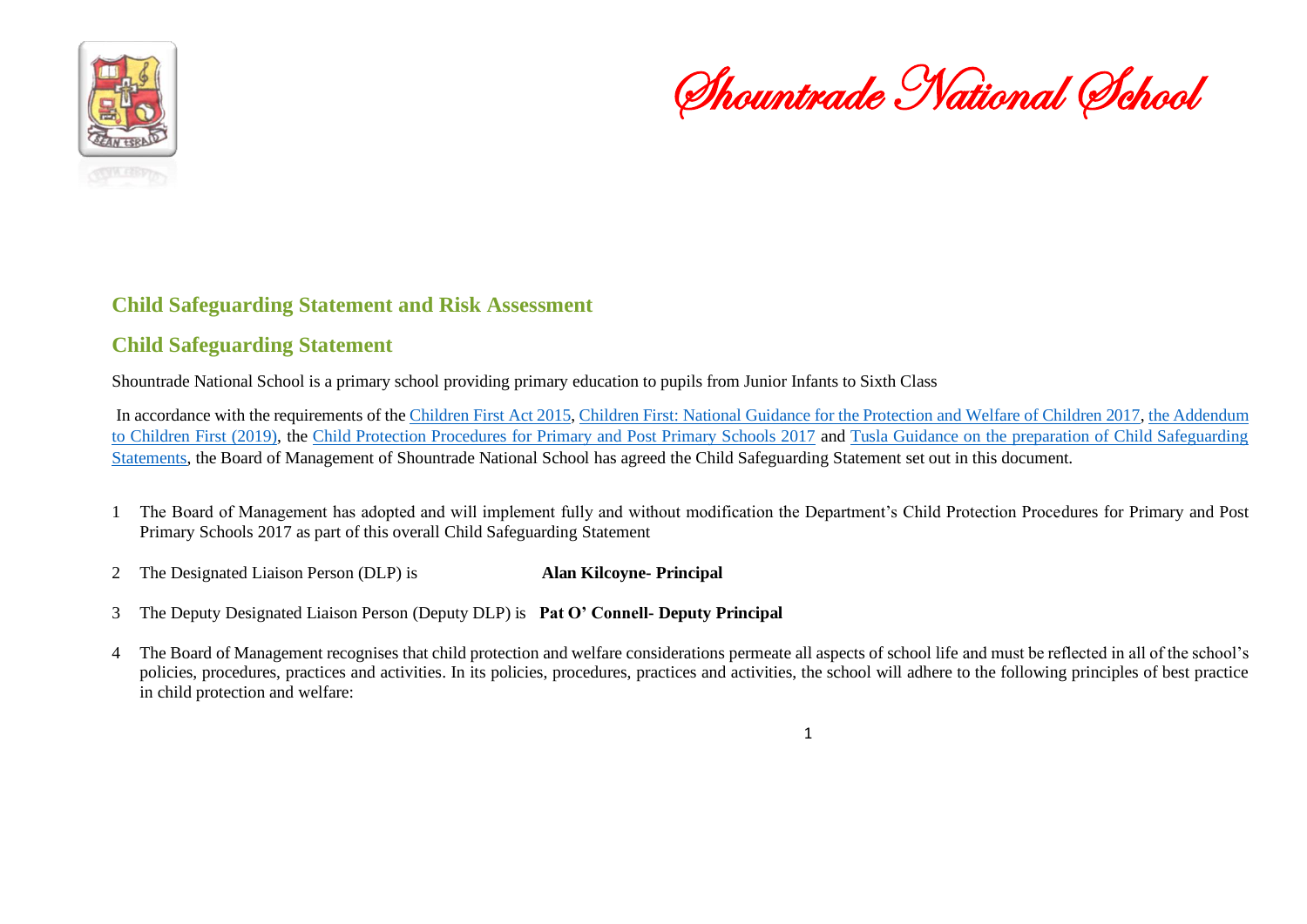

Shountrade National School

The school will:

- recognise that the protection and welfare of children is of paramount importance, regardless of all other considerations;
- fully comply with its statutory obligations under the Children First Act 2015 and other relevant legislation relating to the protection and welfare of children;
- fully co-operate with the relevant statutory authorities in relation to child protection and welfare matters;
- adopt safe practices to minimise the possibility of harm or accidents happening to children and protect workers from the necessity to take unnecessary risks that may leave themselves open to accusations of abuse or neglect;
- develop a practice of openness with parents and encourage parental involvement in the education of their children; and
- fully respect confidentiality requirements in dealing with child protection matters.

The school will also adhere to the above principles in relation to any adult pupil with a special vulnerability.

- 5 The following procedures/measures are in place:
	- In relation to any member of staff who is the subject of any investigation (howsoever described) in respect of any act, omission or circumstance in respect of a child attending the school, the school adheres to the relevant procedures set out in Chapter 7 of the Child Protection Procedures for Primary and Post-Primary Schools 2017 and to the relevant agreed disciplinary procedures for school staff which are published on the DE website.
	- In relation to the selection or recruitment of staff and their suitability to work with children, the school adheres to the statutory vetting requirements of the [National Vetting Bureau \(Children and Vulnerable Persons\) Acts 2012 to 2016](https://revisedacts.lawreform.ie/eli/2012/act/47/revised/en/pdf) and to the wider duty of care guidance set out in relevant Garda vetting and recruitment circulars published by the Department of Education and available on the DE website.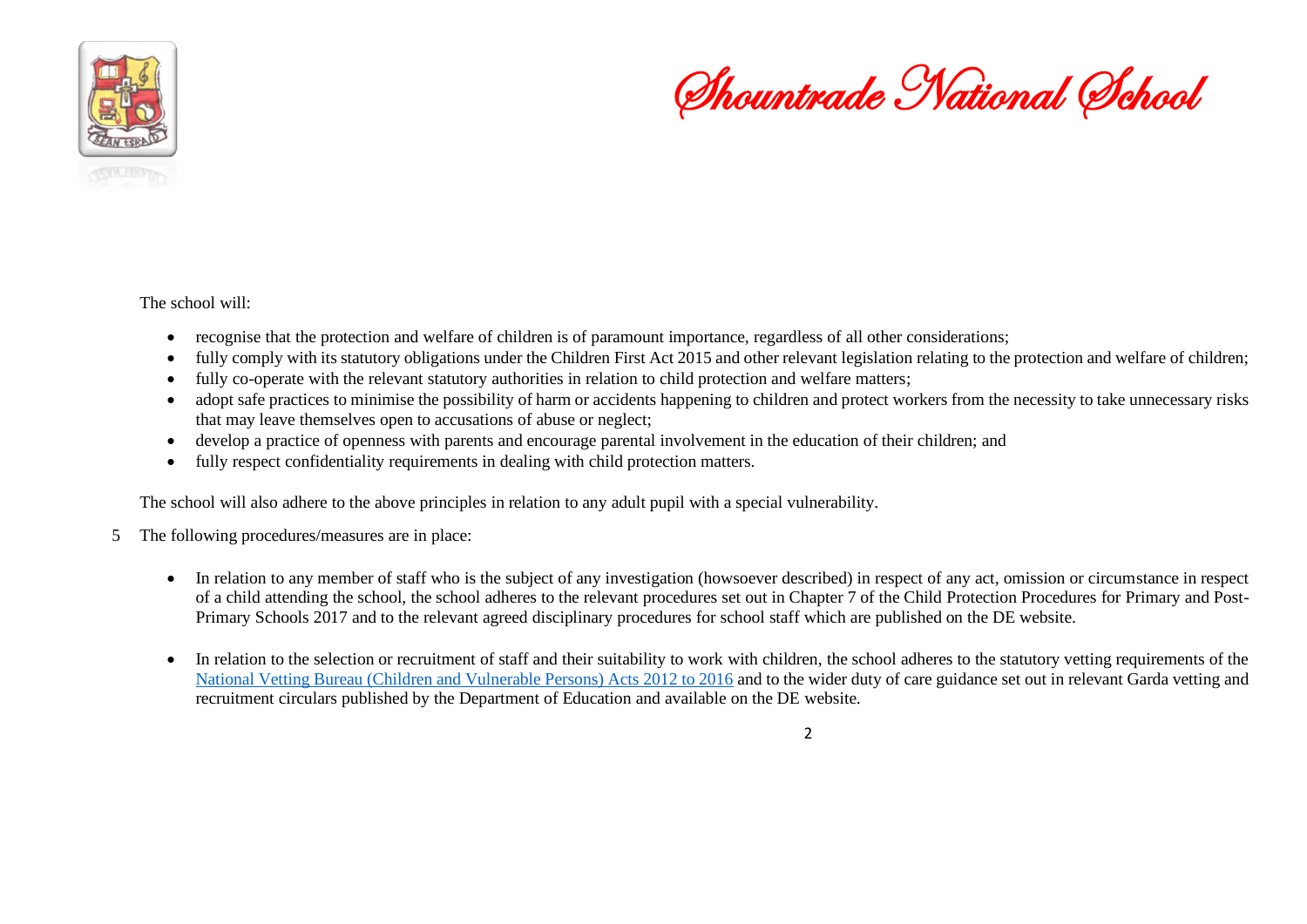

Shountrade National School

- In relation to the provision of information and, where necessary, instruction and training, to staff in respect of the identification of the occurrence of harm (as defined in the 2015 Act) the school-
	- ➢ Has provided each member of staff with a copy of the school's Child Safeguarding Statement
	- $\triangleright$  Ensures all new staff are provided with a copy of the school's Child Safeguarding Statement
	- $\triangleright$  Encourages staff to avail of relevant training
	- ➢ Encourages Board of Management members to avail of relevant training
	- ➢ The Board of Management maintains records of all staff and Board member training
- In relation to reporting of child protection concerns to Tusla, all school personnel are required to adhere to the procedures set out in the Child Protection Procedures for Primary and Post-Primary Schools 2017, including in the case of registered teachers, those in relation to mandated reporting under the Children First Act 2015.
- In this school the Board has appointed the abovenamed DLP as the "relevant person" (as defined in the Children First Act 2015) to be the first point of contact in respect of the schools child safeguarding statement.
- All registered teachers employed by the school are mandated persons under the Children First Act 2015.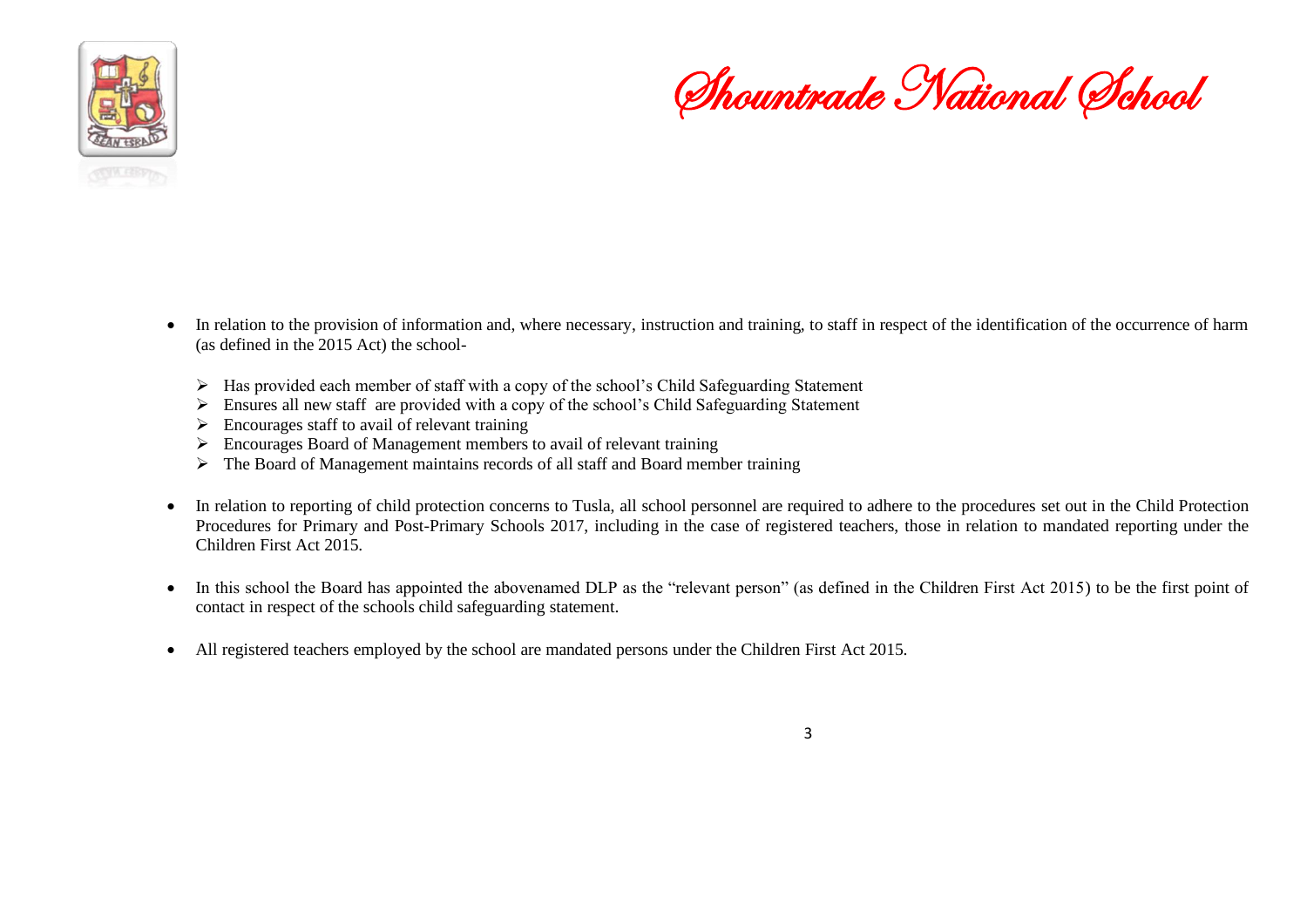

Shountrade National School

- In accordance with the Children First Act 2015 and the Addendum to Children First (2019), the Board has carried out an assessment of any potential for harm to a child while attending the school or participating in school activities. A written assessment setting out the areas of risk identified and the school's procedures for managing those risks is included with the Child Safeguarding Statement.
- The various procedures referred to in this Statement can be accessed via the school's website, the DE website or will be made available on request by the school.

Note: The above is not intended as an exhaustive list. Individual Boards of Management shall also include in this section such other procedures/measures that are of relevance to the school in question.

- 6 This statement has been published on the school's website and has been provided to all members of school personnel, the Parents' Association (if any) and the patron. It is readily accessible to parents and guardians on request. A copy of this Statement will be made available to Tusla and the Department if requested.
- 7 This Child Safeguarding Statement will be reviewed annually or as soon as practicable after there has been a material change in any matter to which this statement refers.

**This Child Safeguarding Statement was adopted by the Board of Management on** \_\_\_\_\_\_\_\_\_\_\_\_\_\_\_\_\_.

**This Child Safeguarding Statement was reviewed by the Board of Management on** \_\_\_\_\_\_\_\_\_\_\_\_\_\_\_\_\_.

 $\mathbf{A}$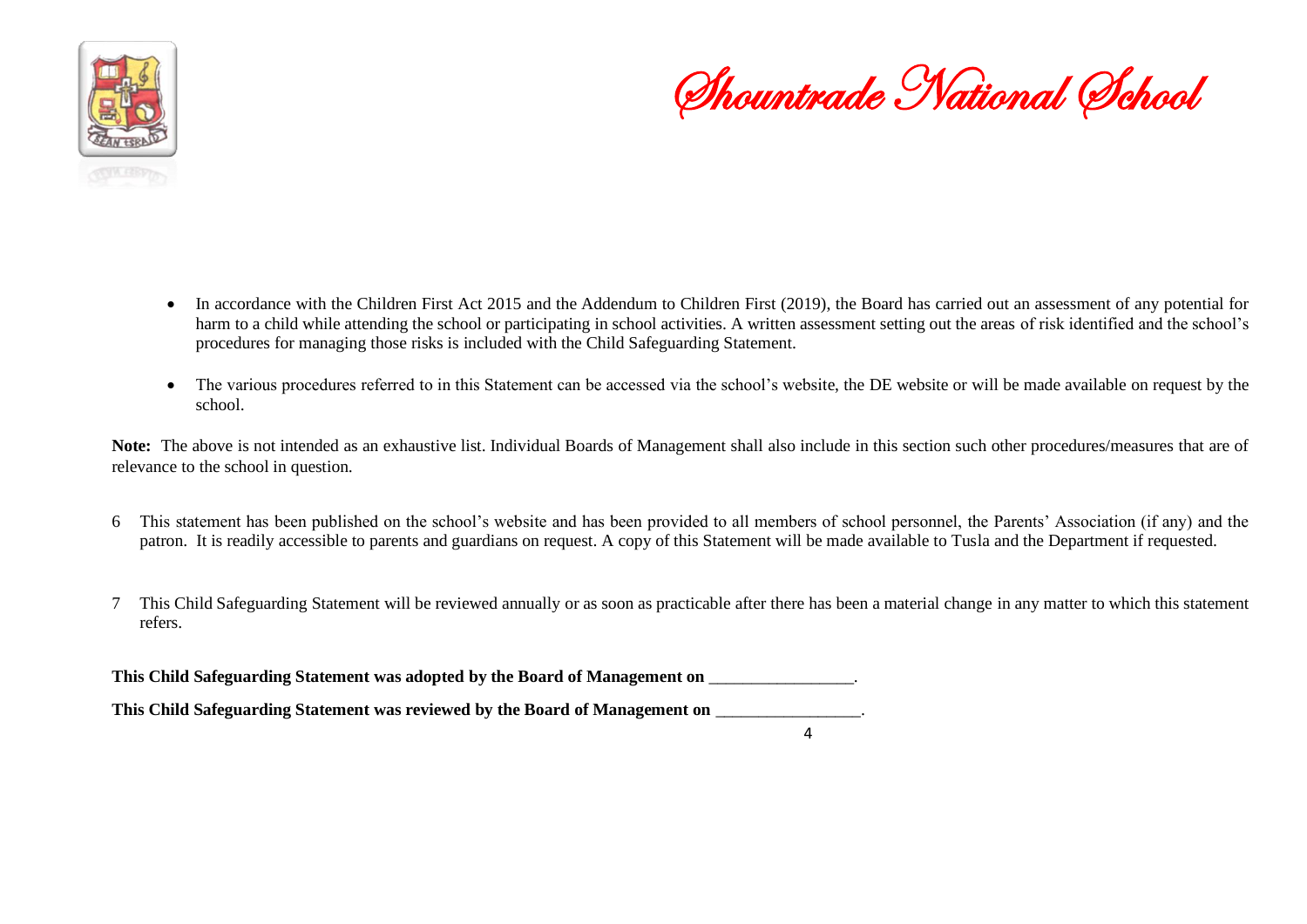



Signed: \_\_\_\_\_\_\_\_\_\_\_\_\_\_\_\_\_\_\_\_\_\_\_\_\_ Signed: \_\_\_\_\_\_\_\_\_\_\_\_\_\_\_\_\_\_\_\_\_\_\_\_\_\_\_\_

Chairperson of Board of Management Principal/Secretary to the Board of Management

Date: \_\_\_\_\_\_\_\_\_\_\_\_\_\_\_\_\_\_\_\_\_\_\_\_\_\_ Date: \_\_\_\_\_\_\_\_\_\_\_\_\_\_\_\_\_\_\_

### **Child Safeguarding Risk Assessment**

#### **Written Assessment of Risk of Shountrade National School**

In accordance with section 11 of the Children First Act 2015 and with the requirement of Chapter 8 of the *Child Protection Procedures for Primary and Post-Primary Schools 2017*, the following is the Written Risk Assessment of Shountrade National School.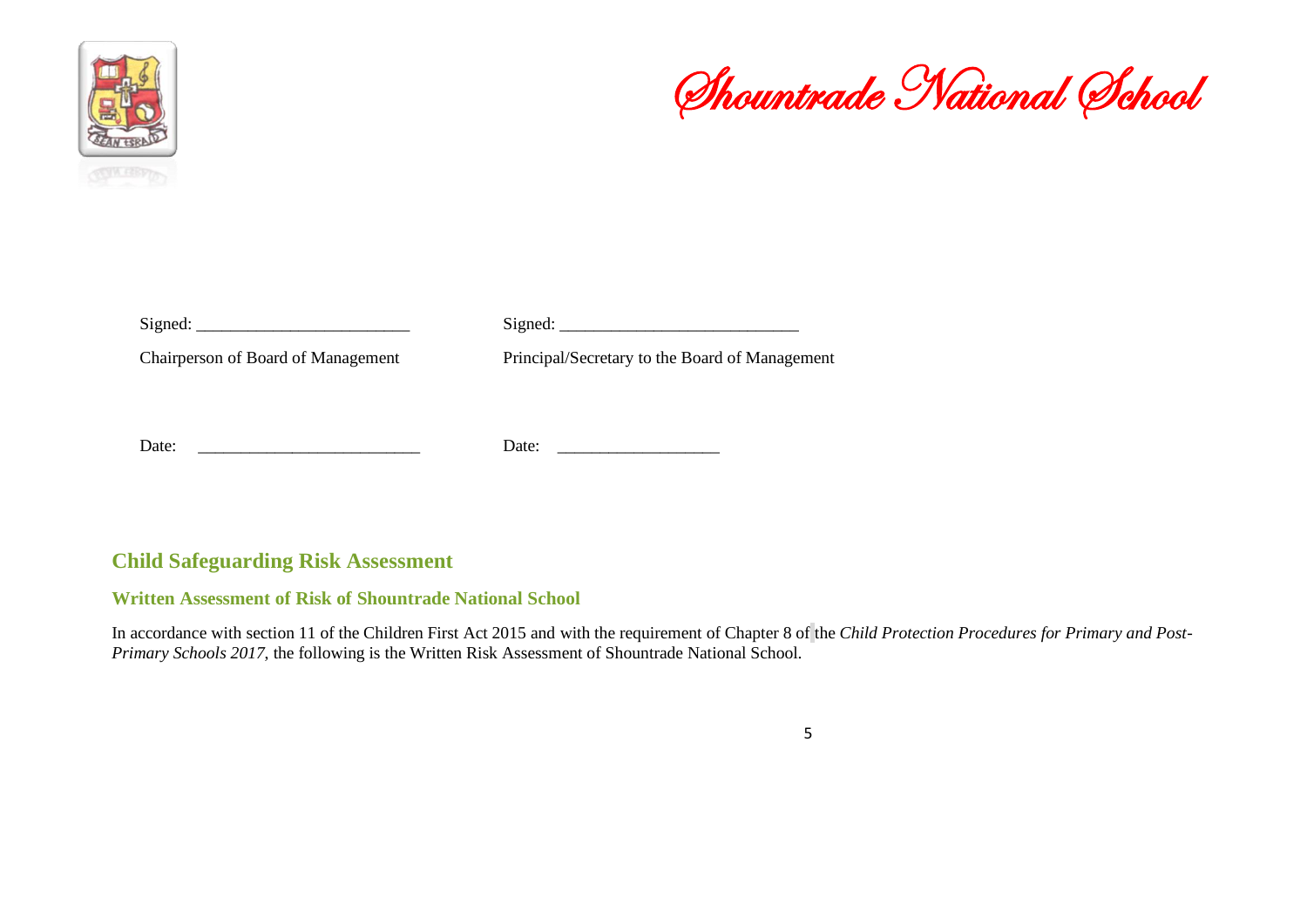



| List of school activities                                                     | 2. The school has identified the following risk of<br>harm in respect of its activities -                                                                                                                                                                                                                                                                                                                     | 3. The school has the following procedures in<br>place to address the risks of harm identified<br>in this assessment -                                                                                                                                                                                                                                                                                                                                                                                                                                                                                                                                                                                                                                    |
|-------------------------------------------------------------------------------|---------------------------------------------------------------------------------------------------------------------------------------------------------------------------------------------------------------------------------------------------------------------------------------------------------------------------------------------------------------------------------------------------------------|-----------------------------------------------------------------------------------------------------------------------------------------------------------------------------------------------------------------------------------------------------------------------------------------------------------------------------------------------------------------------------------------------------------------------------------------------------------------------------------------------------------------------------------------------------------------------------------------------------------------------------------------------------------------------------------------------------------------------------------------------------------|
| Daily arrival and dismissal of pupils/<br><b>Recreation Breaks for Pupils</b> | Risk of child being harmed in the school by a<br>member of school personnel, another child,<br>volunteer or visitor to school.<br>Risk of harm due to bullying of child<br>Risk of harm due to inadequate supervision of<br>children in school<br>Risk of harm to children with SEN who have<br>particular vulnerabilities - flight risk<br>Risk of harm to child while a child is receiving<br>intimate care | Supervision rota in place from 8:50-9:00am<br>Supervision rota in place for break and lunch-time<br>School has a health and safety policy in place<br>School rules must be followed by pupils<br>SNAs have clearly defined roles (flight risk)<br>SNA appointed as First Aid officer<br>The school has a yard/playground supervision policy<br>to ensure appropriate supervision of children during,<br>assembly, dismissal and breaks and in respect of<br>specific areas such as toilets, changing rooms etc.<br>The school adheres to the requirements of the Garda<br>vetting legislation and relevant DES circulars in<br>relation to recruitment and Garda vetting<br>The school has in place an ICT policy in respect of<br>usage of ICT by pupils |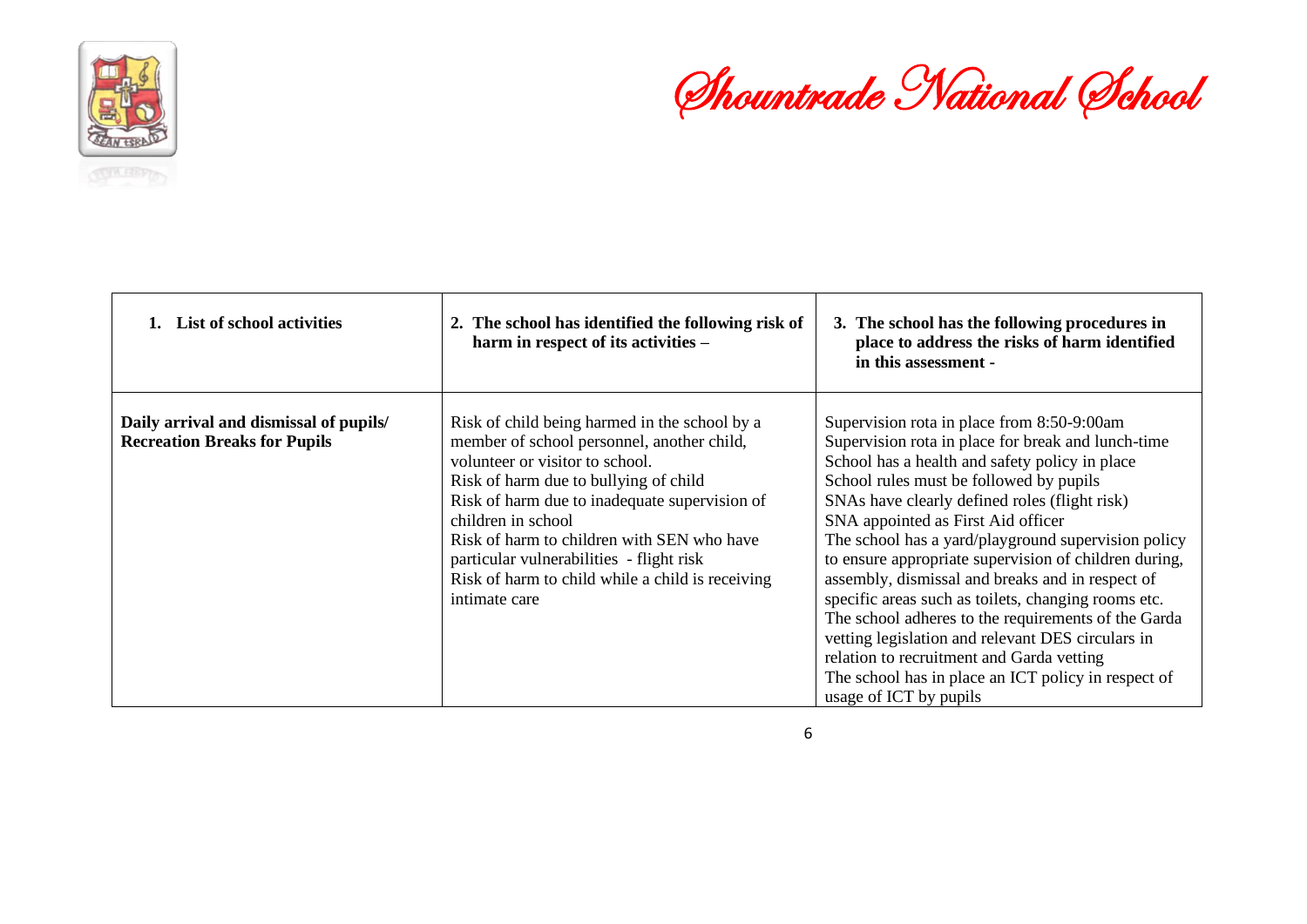



|                                               |                                                                                                                                                                                                                                                                                                                                                                                                                                                                  | The school is developing a Critical Incident<br>Management Plan (Feb 2018)                                                                                                                                                                                                                                                                                                                                                                                                                                  |
|-----------------------------------------------|------------------------------------------------------------------------------------------------------------------------------------------------------------------------------------------------------------------------------------------------------------------------------------------------------------------------------------------------------------------------------------------------------------------------------------------------------------------|-------------------------------------------------------------------------------------------------------------------------------------------------------------------------------------------------------------------------------------------------------------------------------------------------------------------------------------------------------------------------------------------------------------------------------------------------------------------------------------------------------------|
| <b>Access &amp; Egress</b>                    | Access to pupils by strangers or other adults                                                                                                                                                                                                                                                                                                                                                                                                                    | Magnetic locks on doors and buzzer system<br>Reporting to School Secretary before gaining access<br>to any school personnel or pupils                                                                                                                                                                                                                                                                                                                                                                       |
| <b>Classroom teaching/One-to-one Teaching</b> | Risk of child being harmed in the school by a<br>member of school personnel<br>Risk of child being harmed in the school by another<br>child<br>Risk of child being harmed in the school by<br>volunteer or visitor to the school<br>Risk of harm due to bullying of child<br>Risk of harm due to inadequate supervision of<br>children in school<br>Risk of harm due to inappropriate<br>relationship/communications between child and<br>another child or adult | The school implements in full the Stay Safe<br>Programme<br>The school implements in full the SPHE curriculum<br>The school has an Anti-Bullying Policy which fully<br>adheres to the requirements of the Department's Anti-<br>Bullying Procedures for Primary and Post-Primary<br><b>Schools</b><br>The school complies with the agreed disciplinary<br>procedures for teaching staff<br>The school has a Special Educational Needs policy<br>The school implements the ICT and Acceptable User<br>Policy |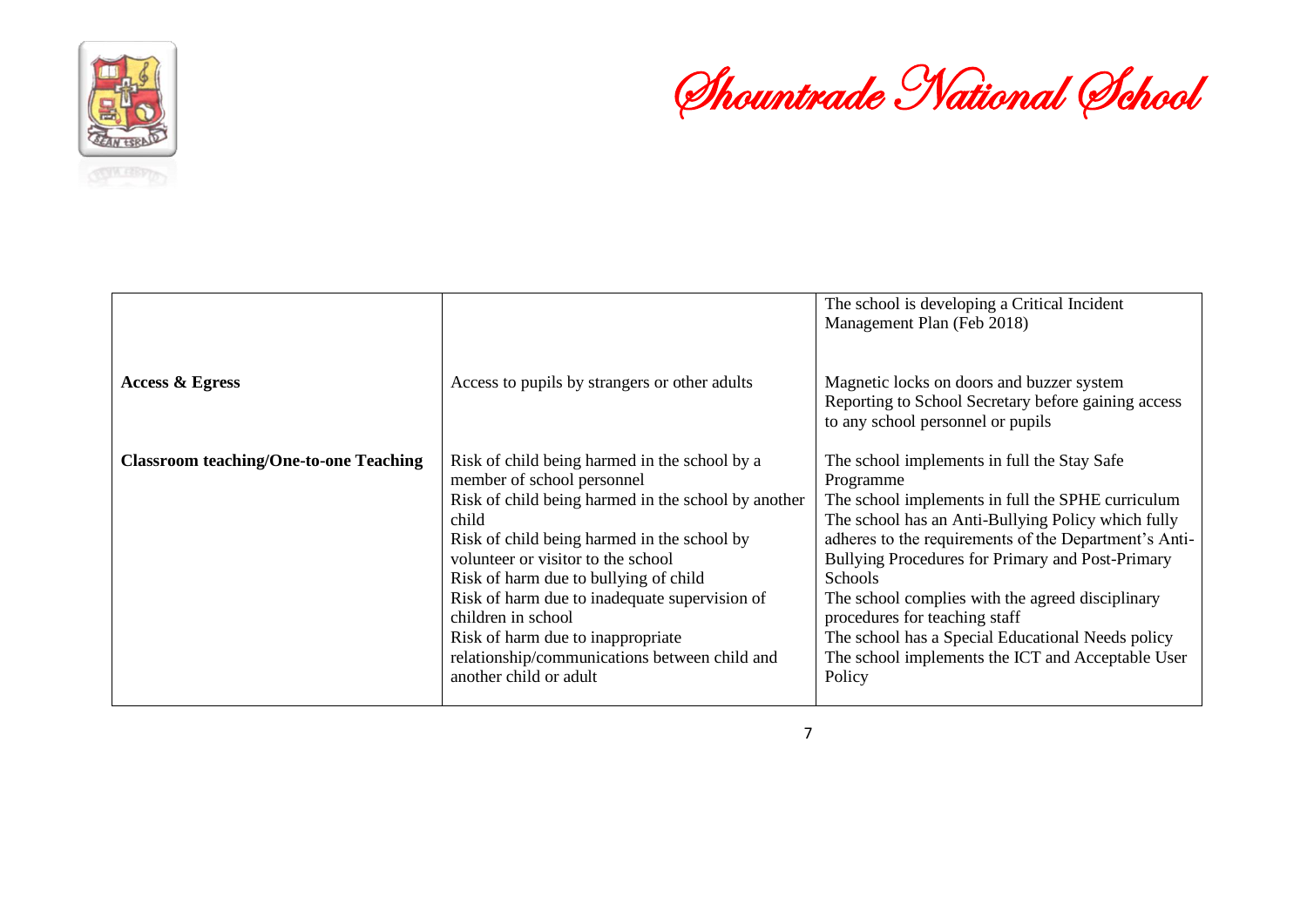



|                                                                   | Risk of harm due to children inappropriately<br>accessing/using computers, social media, phones<br>and other devices while at school<br>Risk of harm to children with SEN who have<br>particular vulnerabilities<br>Risk of harm to child while a child is receiving<br>intimate care<br>Risk of harm in one-to-one teaching, counselling,<br>coaching situation                                                         | The school has modified LS Room/Resource Room<br>by inserting a large window between rooms                                                                                                                                                                                                                                                                                                                            |
|-------------------------------------------------------------------|--------------------------------------------------------------------------------------------------------------------------------------------------------------------------------------------------------------------------------------------------------------------------------------------------------------------------------------------------------------------------------------------------------------------------|-----------------------------------------------------------------------------------------------------------------------------------------------------------------------------------------------------------------------------------------------------------------------------------------------------------------------------------------------------------------------------------------------------------------------|
| Outdoor teaching activities & Sports<br><b>Activities on site</b> | Risk of child being harmed in the school by another<br>child<br>Risk of child being harmed in the school by<br>volunteer or visitor to the school<br>Risk of child being harmed by a member of school<br>personnel, a member of staff of another<br>organisation or other person while child<br>participating in out of school activities e.g. school<br>trip, swimming lessons<br>Risk of harm due to bullying of child | The school has an Anti-Bullying Policy which fully<br>adheres to the requirements of the Department's Anti-<br>Bullying Procedures for Primary and Post-Primary<br><b>Schools</b><br>The school has a Health and safety policy<br>The school has in place a policy and procedures for<br>the administration of First Aid<br>The school has in place a policy and procedures for<br>the use of external sports coaches |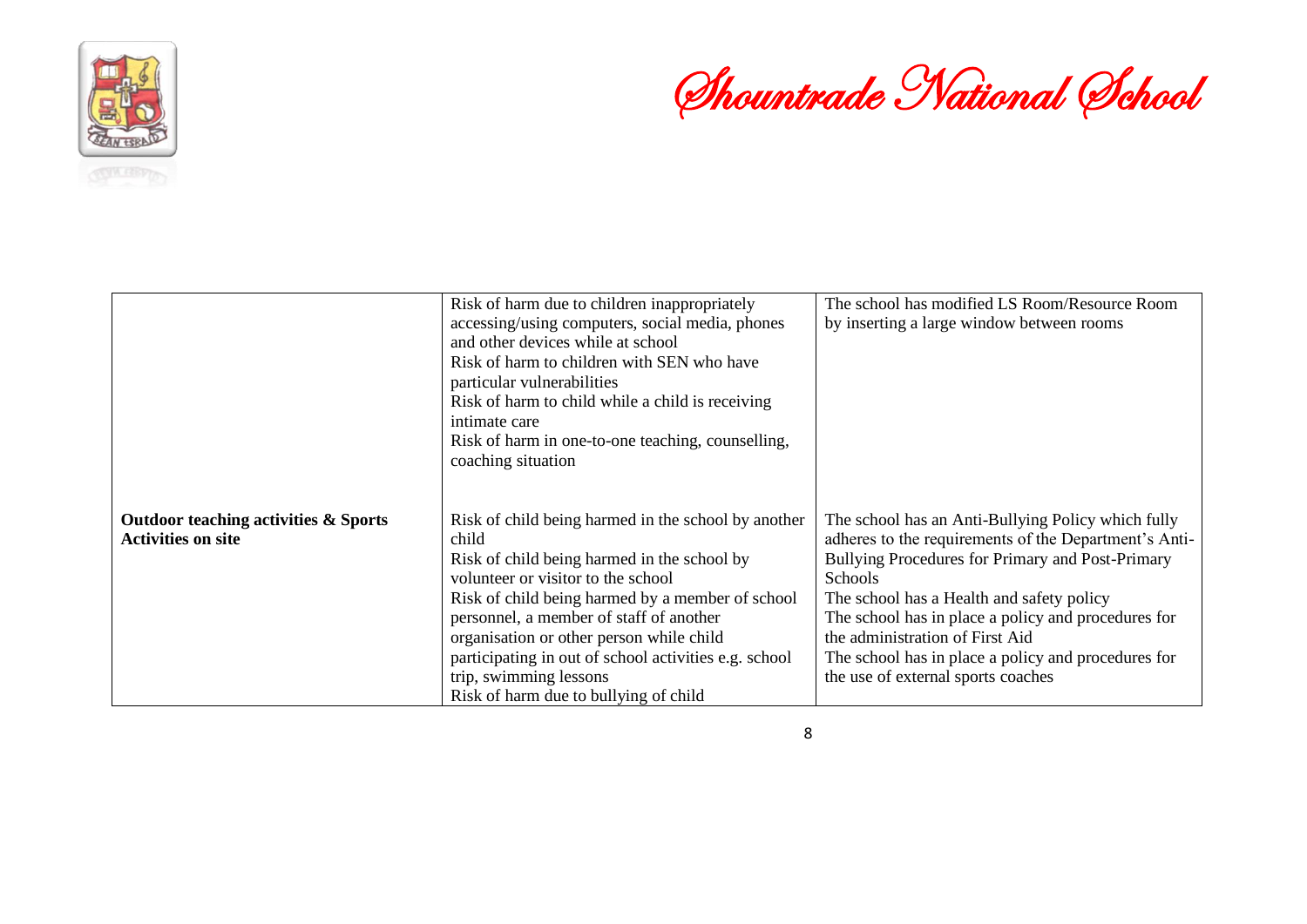



|                                     | Risk of harm due to inadequate supervision of         | The school implements a set of Procedures for         |
|-------------------------------------|-------------------------------------------------------|-------------------------------------------------------|
|                                     | children in school                                    | Swimming Lessons.                                     |
|                                     | Risk of harm to children with SEN who have            | The school implements the ICT and Acceptable User     |
|                                     | particular vulnerabilities                            | Policy.                                               |
|                                     | Risk of harm to child while a child is receiving      |                                                       |
|                                     | intimate care                                         |                                                       |
|                                     | Risk of harm in one-to-one teaching, counselling,     |                                                       |
|                                     | coaching situation                                    |                                                       |
|                                     | Risk of harm caused by member of school               |                                                       |
|                                     | personnel accessing/circulating inappropriate         |                                                       |
|                                     | material via social media, texting, digital device or |                                                       |
|                                     | other manner                                          |                                                       |
| <b>School outings &amp; Matches</b> | Risk of child being harmed in the school by a         | The school has an Anti-Bullying Policy which fully    |
|                                     | member of school personnel                            | adheres to the requirements of the Department's Anti- |
|                                     | Risk of child being harmed in the school by another   | Bullying Procedures for Primary and Post-Primary      |
|                                     | child                                                 | Schools                                               |
|                                     | Risk of child being harmed in the school by           | The school has a Health and safety policy             |
|                                     | volunteer or visitor to the school                    | The school has in place a policy and procedures for   |
|                                     | Risk of child being harmed by a member of school      | the administration of First Aid                       |
|                                     | personnel, a member of staff of another               |                                                       |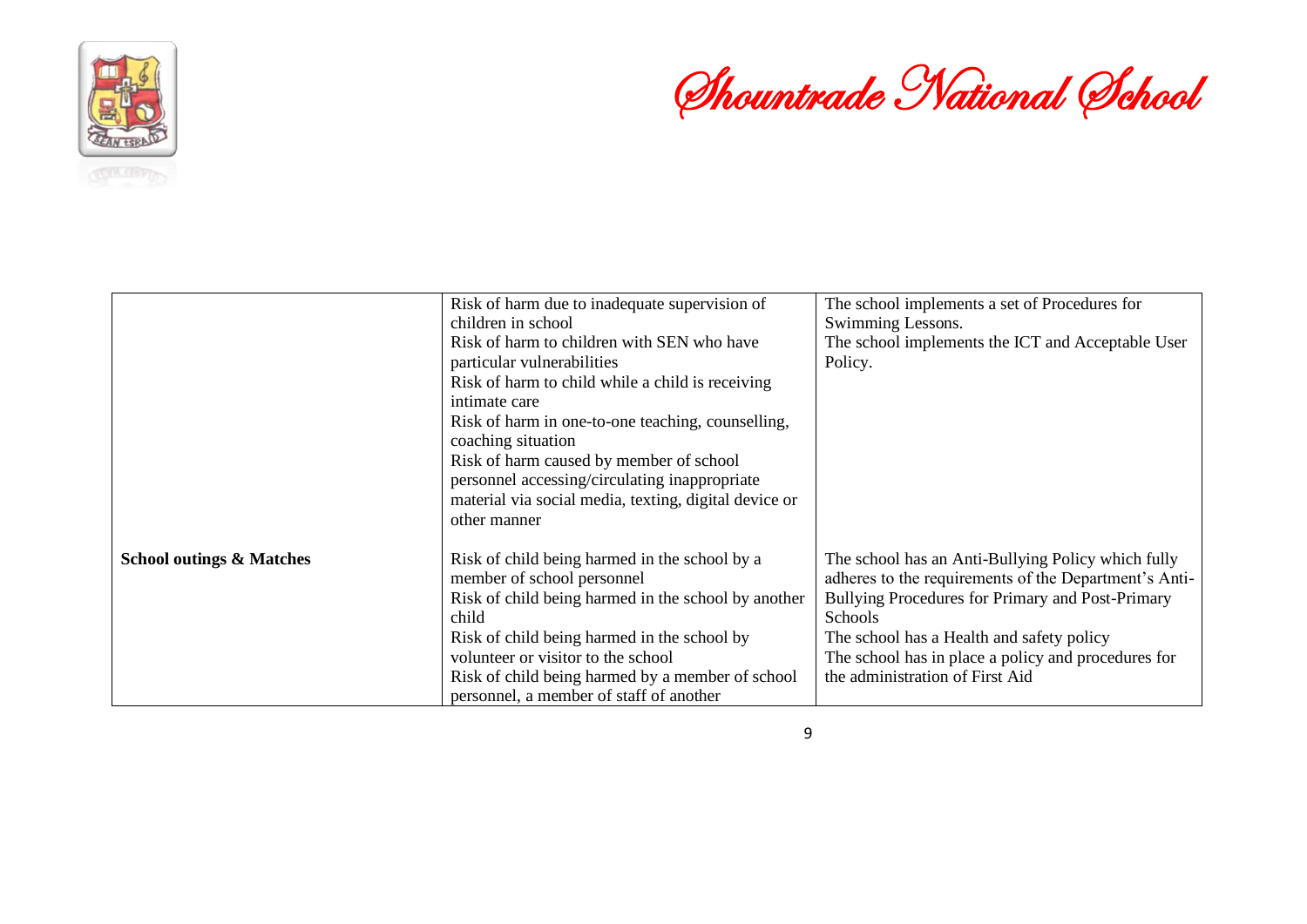

# Shountrade National School

|                               | organisation or other person while child<br>participating in out of school activities e.g. school<br>trip, swimming lessons<br>Risk of harm due to bullying of child<br>Risk of harm due to inadequate supervision of<br>children in school<br>Risk of harm to children with SEN who have<br>particular vulnerabilities<br>Risk of harm caused by member of school<br>personnel accessing/circulating inappropriate<br>material via social media, texting, digital device or | The school has in place a policy and procedures for<br>the use of external sports coaches<br>The school has in place a system where parents can<br>only transport their own children to or from an event.<br>A bus will be organised for pupils whose parents are<br>not available.                                                                     |
|-------------------------------|------------------------------------------------------------------------------------------------------------------------------------------------------------------------------------------------------------------------------------------------------------------------------------------------------------------------------------------------------------------------------------------------------------------------------------------------------------------------------|---------------------------------------------------------------------------------------------------------------------------------------------------------------------------------------------------------------------------------------------------------------------------------------------------------------------------------------------------------|
| Use of toilet areas in school | other manner<br>Risk of child being harmed in the school by a<br>member of school personnel<br>Risk of child being harmed in the school by another<br>child<br>Risk of child being harmed in the school by<br>volunteer or visitor to the school<br>Risk of child being harmed by a member of school<br>personnel, a member of staff of another                                                                                                                              | The school implements in full the Stay Safe<br>Programme<br>The school implements in full the SPHE curriculum<br>The school has a yard/playground supervision policy<br>to ensure appropriate supervision of children during,<br>assembly, dismissal and breaks and in respect of<br>specific areas such as checking toilets and changing<br>rooms etc. |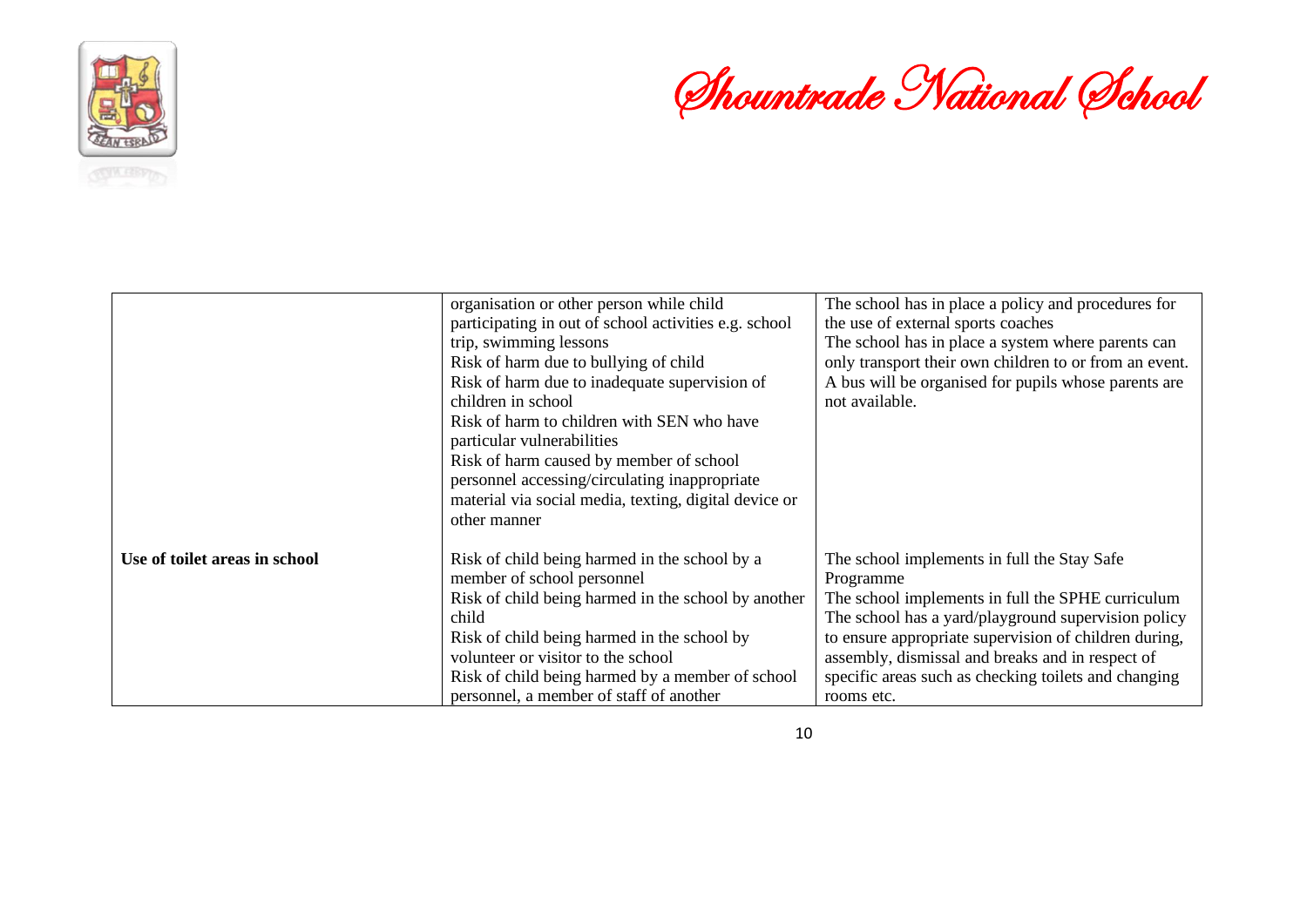



|                                                                                   | organisation or other person while child                     | For social events at the school there are designated                                                        |
|-----------------------------------------------------------------------------------|--------------------------------------------------------------|-------------------------------------------------------------------------------------------------------------|
|                                                                                   | participating in out of school activities e.g. school        | toilets for visitors. Pupils use usual pupil toilets on                                                     |
|                                                                                   | trip, swimming lessons                                       | these occasions.                                                                                            |
|                                                                                   | Risk of harm due to bullying of child                        |                                                                                                             |
|                                                                                   | Risk of harm due to inadequate supervision of                | Procedures for Swimming Lessons will be adhered                                                             |
|                                                                                   | children in school                                           | to.                                                                                                         |
|                                                                                   | Risk of harm due to children inappropriately                 | ICT and Acceptable User Policy in place.                                                                    |
|                                                                                   | accessing/using computers, social media, phones              |                                                                                                             |
|                                                                                   | and other devices while at school                            |                                                                                                             |
|                                                                                   | Risk of harm to children with SEN who have                   |                                                                                                             |
|                                                                                   | particular vulnerabilities                                   |                                                                                                             |
| Swimming/Tours/School BBQ and use of<br>off-site facilities for school activities | Risk of child being harmed in the school by another<br>child | The school has an Anti-Bullying Policy which fully<br>adheres to the requirements of the Department's Anti- |
|                                                                                   | Risk of child being harmed in the school by                  | Bullying Procedures for Primary and Post-Primary                                                            |
|                                                                                   | volunteer or visitor to the school                           | <b>Schools</b>                                                                                              |
|                                                                                   | Risk of child being harmed by a member of school             | The school has a Health and safety policy                                                                   |
|                                                                                   | personnel, a member of staff of another                      | The school has in place a policy and procedures for                                                         |
|                                                                                   | organisation or other person while child                     | the administration of First Aid                                                                             |
|                                                                                   | participating in out of school activities e.g. school        | The school has in place a policy and procedures for                                                         |
|                                                                                   | trip, swimming lessons                                       | the use of external sports coaches                                                                          |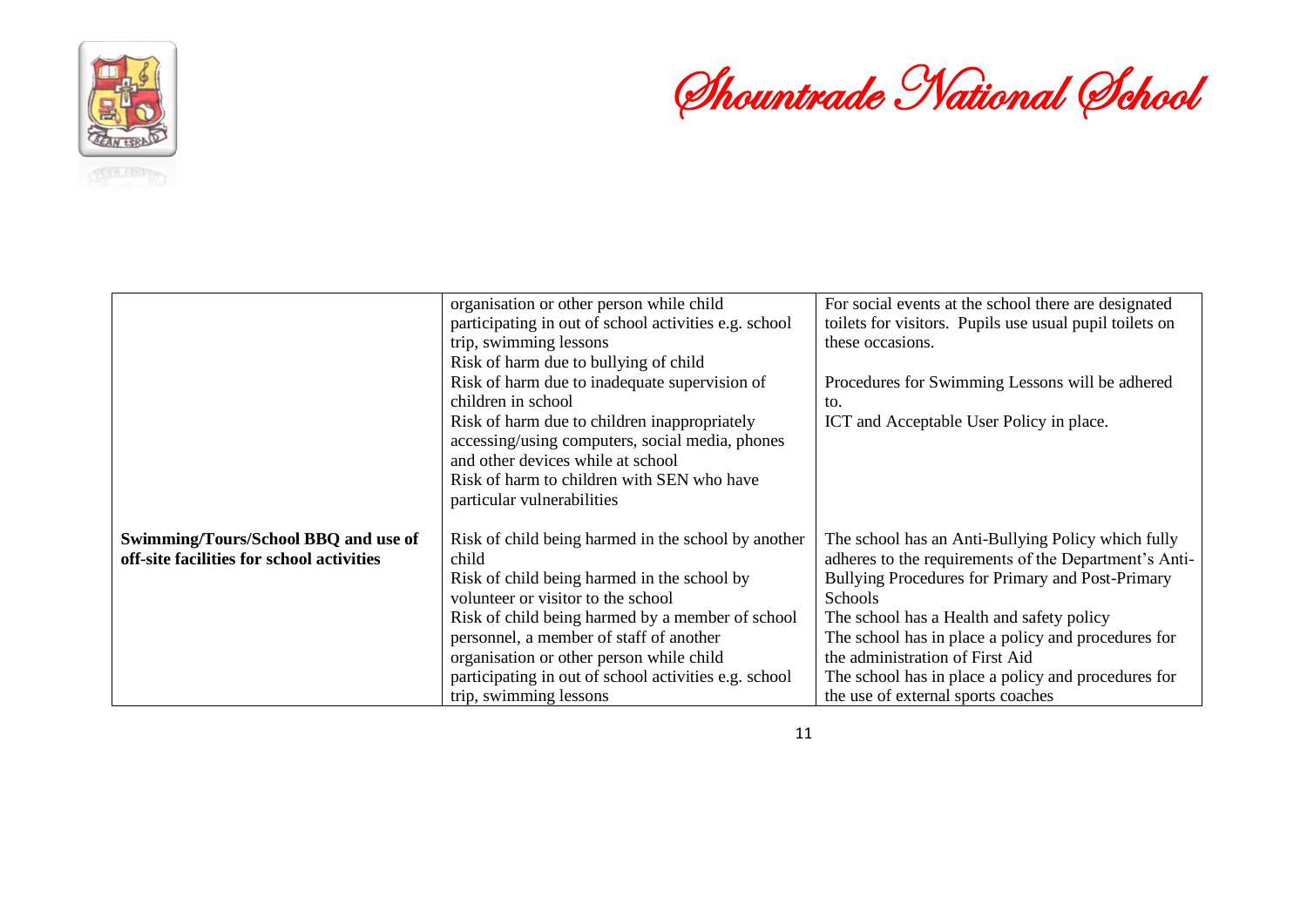

# Shountrade National School

|                                      | Risk of harm due to bullying of child<br>Risk of harm due to inadequate supervision of<br>children in school<br>Risk of harm to children with SEN who have<br>particular vulnerabilities<br>Risk of harm caused by member of school<br>personnel accessing/circulating inappropriate<br>material via social media, texting, digital device or<br>other manner | On school tour day specific guidelines are adhered to<br>complying with health and safety rules of<br>destinations. Teachers on school tour duty devise an<br>arrangement to ensure the safety of all pupils in their<br>care on that day.<br>Photographs will only be taken on designated school<br>phone or school camera.<br>Changing rooms are checked by teacher to ensure<br>that no other people are in rooms before pupils of<br>Shountrade National School enter<br>Pupils only go to WC accompanied by another pupil<br>No mobile phones are permitted in changing areas |
|--------------------------------------|---------------------------------------------------------------------------------------------------------------------------------------------------------------------------------------------------------------------------------------------------------------------------------------------------------------------------------------------------------------|------------------------------------------------------------------------------------------------------------------------------------------------------------------------------------------------------------------------------------------------------------------------------------------------------------------------------------------------------------------------------------------------------------------------------------------------------------------------------------------------------------------------------------------------------------------------------------|
| <b>School transport arrangements</b> | Risk of child being harmed in the school by a<br>member of school personnel<br>Risk of child being harmed in the school by another<br>child<br>Risk of child being harmed in the school by<br>volunteer or visitor to the school<br>Risk of harm due to bullying of child                                                                                     | The school has a codes of conduct for school<br>personnel (teaching and non-teaching staff)<br>The school has in place a code of behaviour for<br>pupils<br>If pupils are to be transported to any venue by bus,<br>parents sign a note giving written permission for trip.<br>The school has in place a system where parents can<br>only transport their own children to an event. A bus                                                                                                                                                                                          |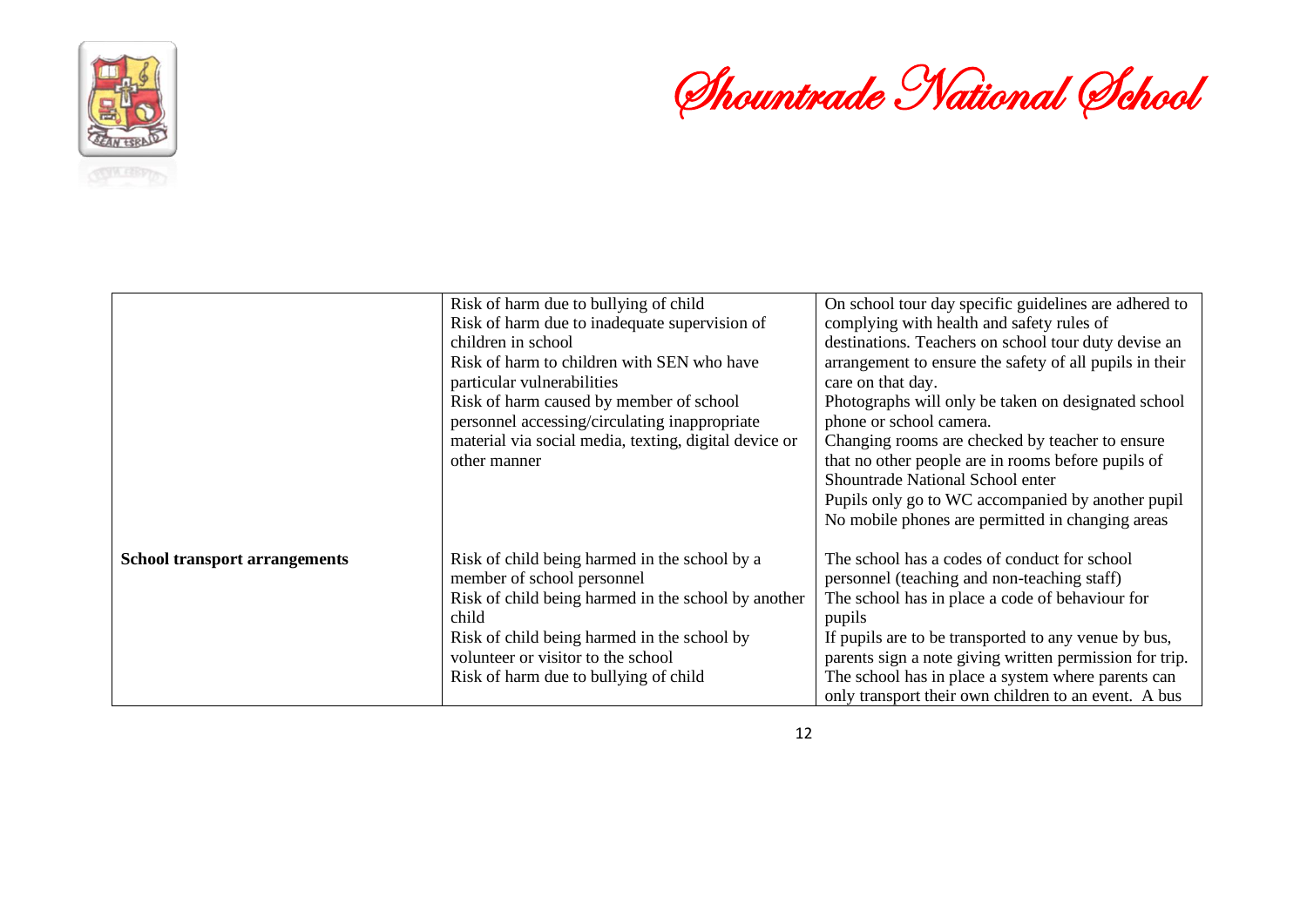

Shountrade National School

|                                            | Risk of harm due to inadequate supervision of<br>children in school<br>Risk of harm due to inadequate supervision of<br>children while attending out of school activities | will be organised for pupils whose parents are not<br>available.<br>ICT AUP in place. |
|--------------------------------------------|---------------------------------------------------------------------------------------------------------------------------------------------------------------------------|---------------------------------------------------------------------------------------|
|                                            | Risk of harm due to inappropriate<br>relationship/communications between child and<br>another child or adult                                                              |                                                                                       |
|                                            | Risk of harm due to children inappropriately<br>accessing/using computers, social media, phones<br>and other devices while at school                                      |                                                                                       |
|                                            | Risk of harm due to inadequate code of behaviour<br>Risk of harm caused by member of school<br>personnel communicating with pupils in appropriate                         |                                                                                       |
|                                            | manner via social media, texting, digital device or<br>other manner                                                                                                       |                                                                                       |
| Care of children with special educational  | Risk of harm caused by member of school                                                                                                                                   | All school personnel are provided with a copy of the                                  |
| need/Specific Vulnerabilities &            | personnel accessing/circulating inappropriate                                                                                                                             | school's Child Safeguarding Statement                                                 |
| <b>Management of challenging behaviour</b> | material via social media, texting, digital device or                                                                                                                     | The school implements in full the Stay Safe                                           |
| amongst pupils, including appropriate use  | other manner                                                                                                                                                              | Programme                                                                             |
| of restraint where required                |                                                                                                                                                                           | The school implements in full SPHE Programme                                          |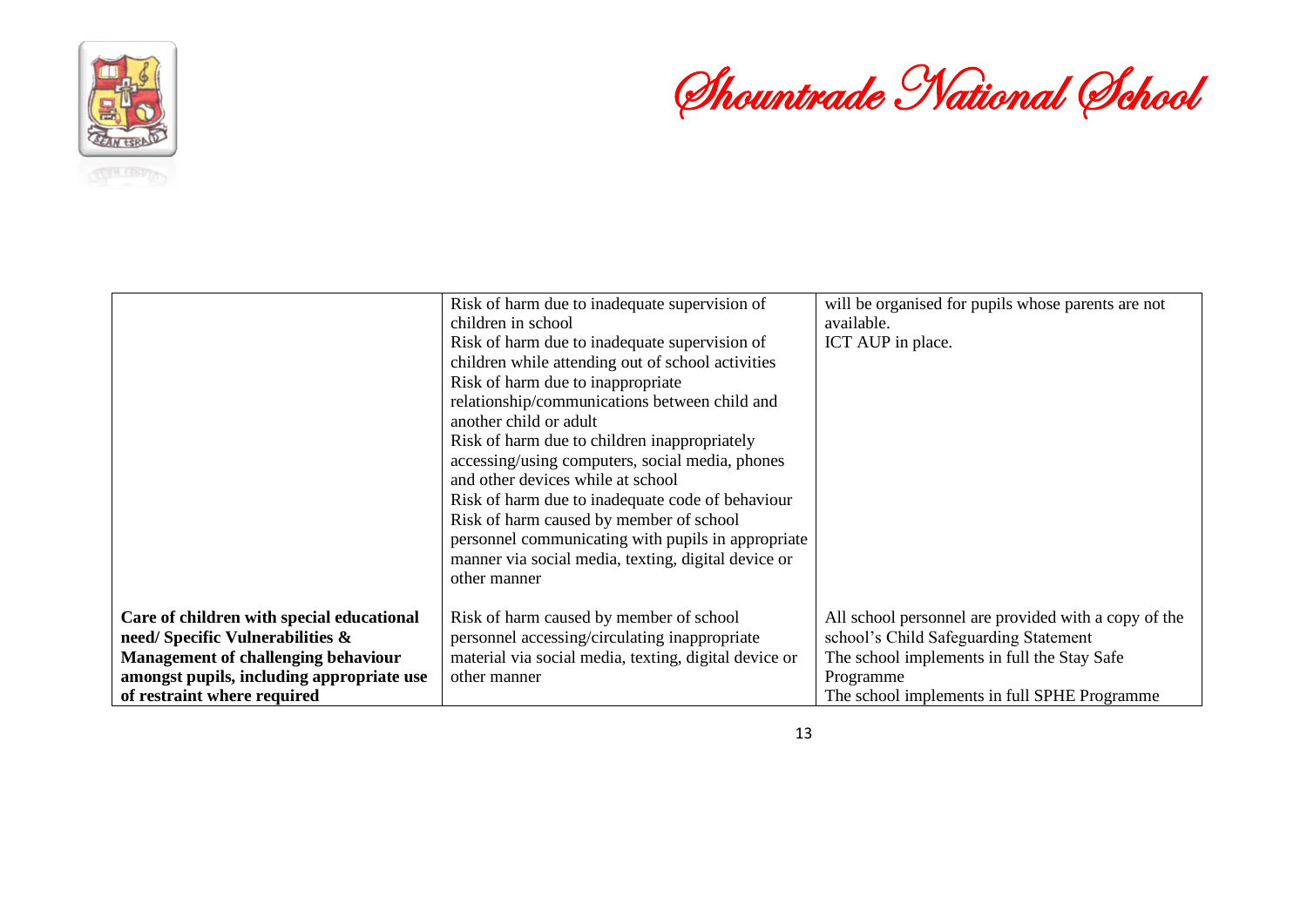

# Shountrade National School

| Risk of harm not being recognised by school<br>personnel<br>Risk of harm not being reported properly and<br>promptly by school personnel<br>Risk of child being harmed in the school by a<br>member of school personnel<br>Risk of child being harmed in the school by another<br>child<br>Risk of child being harmed in the school by<br>volunteer or visitor to the school<br>Risk of child being harmed by a member of school<br>personnel, a member of staff of another<br>organisation or other person while child<br>participating in out of school activities e.g. school<br>trip, swimming lessons<br>Risk of harm due to bullying of child<br>Risk of harm due to inadequate supervision of<br>children in school<br>Risk of harm due to inadequate supervision of<br>children while attending out of school activities | The school has an Anti-Bullying Policy which fully<br>adheres to the requirements of the Department's Anti-<br>Bullying Procedures for Primary and Post-Primary<br>Schools<br>The school complies with the agreed disciplinary<br>procedures for teaching staff<br>The school has a Special Educational Needs policy<br>The Child Protection Procedures for Primary and<br>Post-Primary Schools 2017 are made available to all<br>school personnel<br>School Personnel are required to adhere to the Child<br>Protection Procedures for Primary and Post-Primary<br>Schools 2017 and all registered teaching staff are<br>required to adhere to the Children First Act 2015<br>The school has a codes of conduct for school<br>personnel (teaching and non-teaching staff) |
|----------------------------------------------------------------------------------------------------------------------------------------------------------------------------------------------------------------------------------------------------------------------------------------------------------------------------------------------------------------------------------------------------------------------------------------------------------------------------------------------------------------------------------------------------------------------------------------------------------------------------------------------------------------------------------------------------------------------------------------------------------------------------------------------------------------------------------|----------------------------------------------------------------------------------------------------------------------------------------------------------------------------------------------------------------------------------------------------------------------------------------------------------------------------------------------------------------------------------------------------------------------------------------------------------------------------------------------------------------------------------------------------------------------------------------------------------------------------------------------------------------------------------------------------------------------------------------------------------------------------|
|                                                                                                                                                                                                                                                                                                                                                                                                                                                                                                                                                                                                                                                                                                                                                                                                                                  |                                                                                                                                                                                                                                                                                                                                                                                                                                                                                                                                                                                                                                                                                                                                                                            |

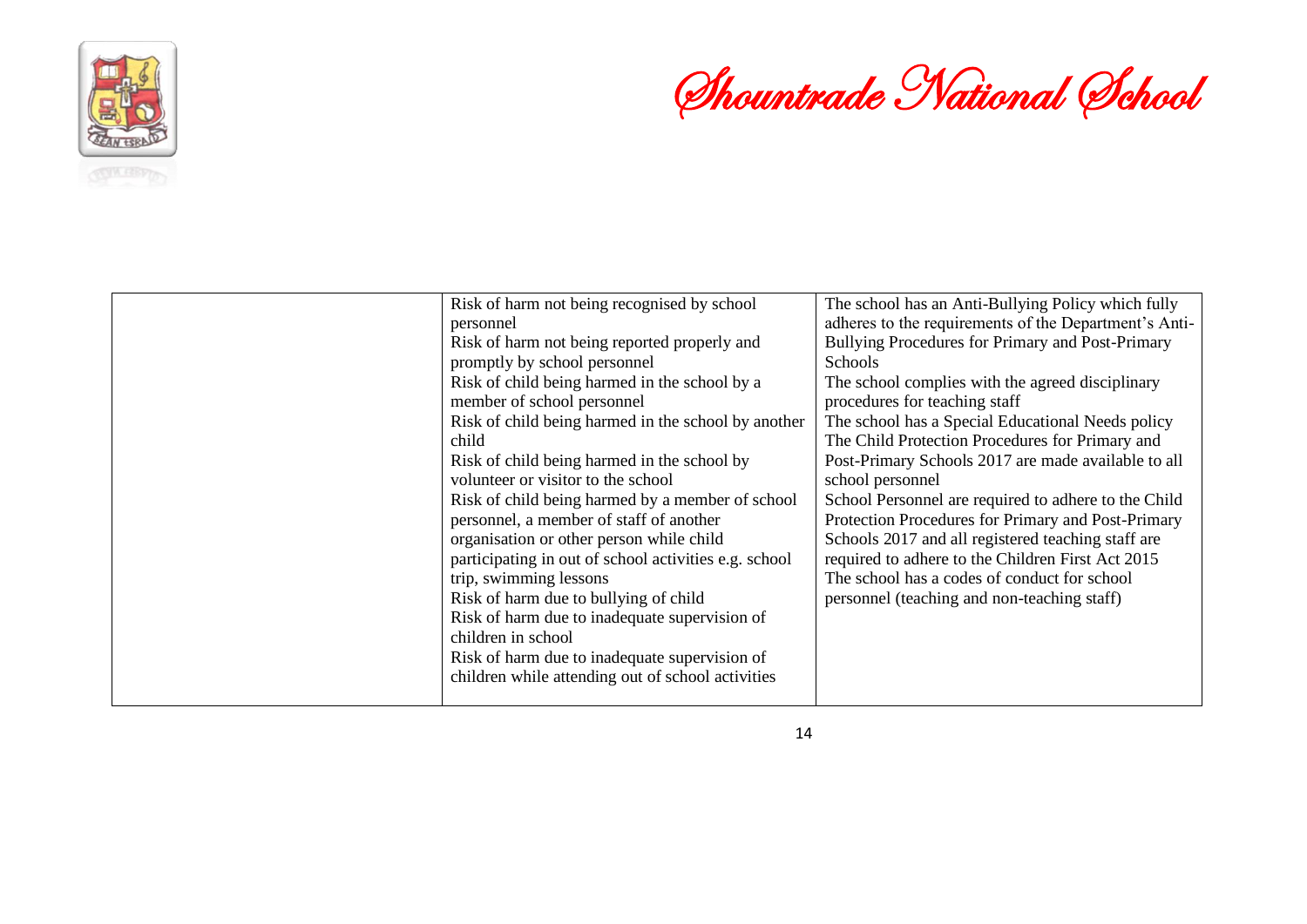



|                                                 | Risk of harm due to inappropriate<br>relationship/communications between child and<br>another child or adult<br>Risk of harm due to children inappropriately<br>accessing/using computers, social media, phones<br>and other devices while at school<br>Risk of harm to children with SEN who have<br>particular vulnerabilities<br>Risk of harm to child while a child is receiving<br>intimate care<br>Risk of harm due to inadequate code of behaviour<br>Risk of harm in one-to-one teaching, counselling,<br>coaching situation |                                                                                                                                                                                                                                                              |
|-------------------------------------------------|--------------------------------------------------------------------------------------------------------------------------------------------------------------------------------------------------------------------------------------------------------------------------------------------------------------------------------------------------------------------------------------------------------------------------------------------------------------------------------------------------------------------------------------|--------------------------------------------------------------------------------------------------------------------------------------------------------------------------------------------------------------------------------------------------------------|
| Administration of medicine/<br><b>First Aid</b> | Risk of harm not being recognised by school<br>personnel                                                                                                                                                                                                                                                                                                                                                                                                                                                                             | The school has in place a Policy and Procedures for<br>the administration of Medication to Pupils<br>All staff have basic First Aid training and First Aid<br>officer has current up-to-date training<br>All staff have been trained in use of defibrillator |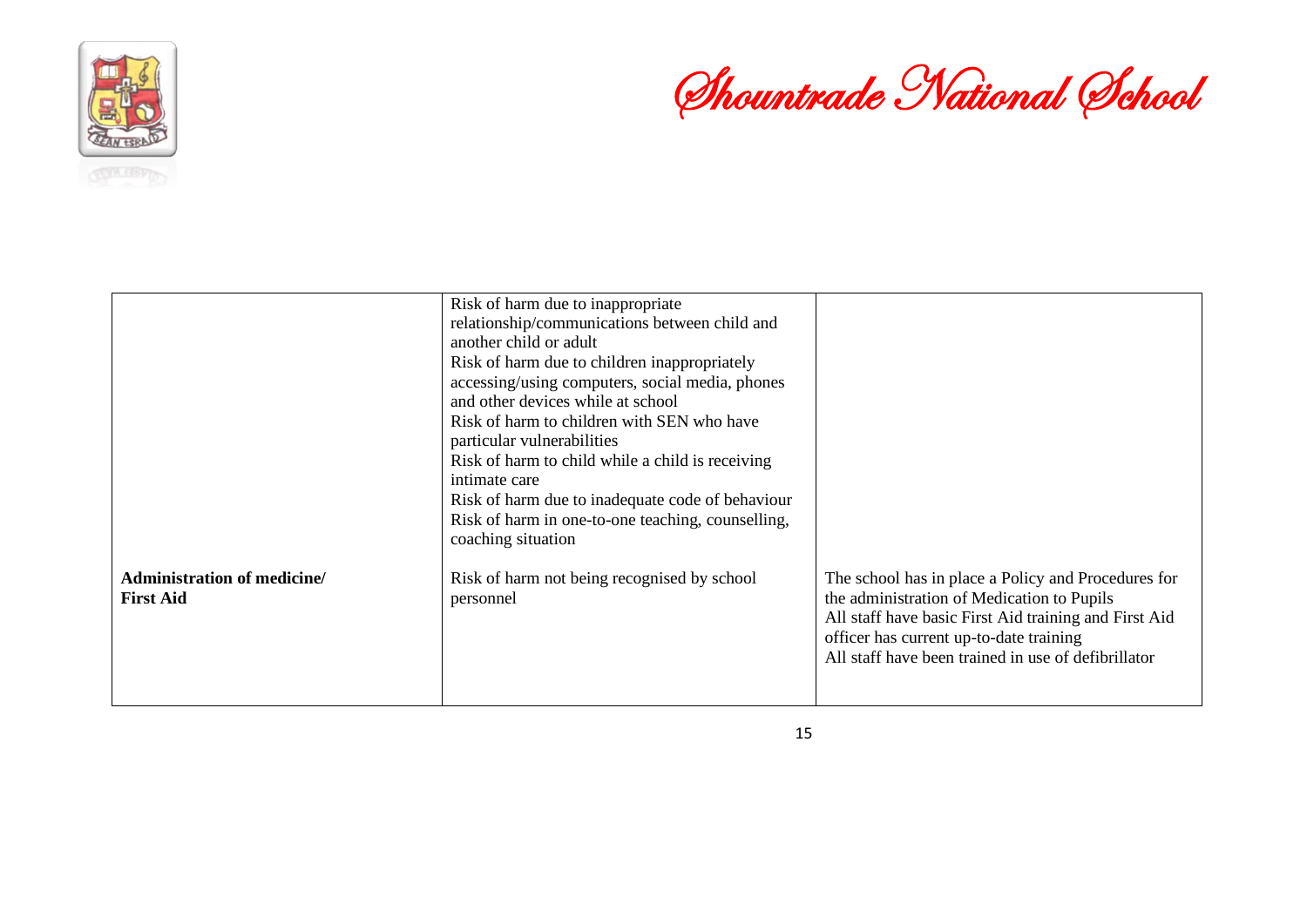

Shountrade National School

| Curricular provision in respect of SPHE,<br><b>RSE, Stay Safe</b> | Risk of harm due to inappropriate<br>relationship/communications between child and<br>another child or adult<br>Risk of harm due to children inappropriately<br>accessing/using computers, social media, phones<br>and other devices while at school | Parents notified of delivery of Stay Safe Programme<br>each year (yr. prog. Is to be delivered)<br>Outside expert invited to teach Sexuality part of RSE<br>programme and parents invited once every 2 years to<br>an evening presentation on what pupils will be<br>hearing<br>Parents give written permission for pupils to attend<br>this sexuality element of the RSE talk |
|-------------------------------------------------------------------|------------------------------------------------------------------------------------------------------------------------------------------------------------------------------------------------------------------------------------------------------|--------------------------------------------------------------------------------------------------------------------------------------------------------------------------------------------------------------------------------------------------------------------------------------------------------------------------------------------------------------------------------|
|                                                                   |                                                                                                                                                                                                                                                      | The school implements in full the Stay Safe<br>Programme<br>The school implements in full the SPHE curriculum<br>ICT and Acceptable User Policy in place.                                                                                                                                                                                                                      |
| Prevention and dealing with bullying<br>amongst pupils            | Risk of harm not being recognised by school<br>personnel<br>Risk of harm not being reported properly and<br>promptly by school personnel<br>Risk of child being harmed in the school by a<br>member of school personnel                              | The school has an Anti-Bullying Policy which fully<br>adheres to the requirements of the Department's Anti-<br>Bullying Procedures for Primary and Post-Primary<br>Schools<br>School supervision rota in place 8:50-9:00am, break-<br>times, $2:40 - 2:50$ pm                                                                                                                  |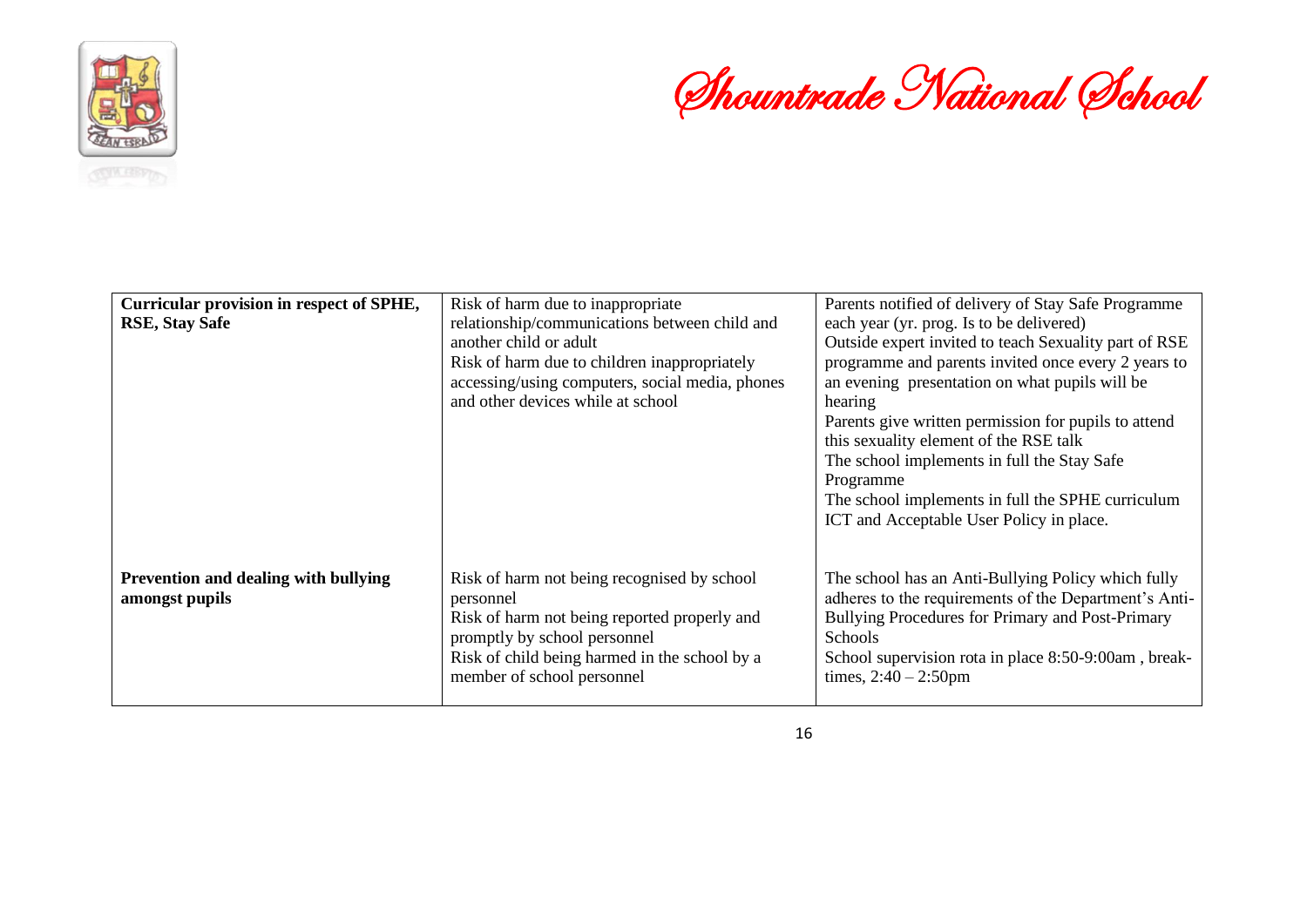

# Shountrade National School

| Risk of child being harmed in the school by another   | Lining up under teacher supervision, before and after |
|-------------------------------------------------------|-------------------------------------------------------|
| child                                                 | school and at break times is a practice employed to   |
| Risk of child being harmed in the school by           | ensure safety of pupils at these times.               |
| volunteer or visitor to the school                    | ICT and Acceptable User Policy in place.              |
| Risk of child being harmed by a member of school      |                                                       |
| personnel, a member of staff of another               |                                                       |
| organisation or other person while child              |                                                       |
| participating in out of school activities e.g. school |                                                       |
| trip, swimming lessons                                |                                                       |
| Risk of harm due to bullying of child                 |                                                       |
| Risk of harm due to inadequate supervision of         |                                                       |
| children in school                                    |                                                       |
| Risk of harm due to inadequate supervision of         |                                                       |
| children while attending out of school activities     |                                                       |
| Risk of harm due to children inappropriately          |                                                       |
| accessing/using computers, social media, phones       |                                                       |
| and other devices while at school                     |                                                       |
| Risk of harm to children with SEN who have            |                                                       |
| particular vulnerabilities                            |                                                       |
|                                                       |                                                       |
|                                                       |                                                       |

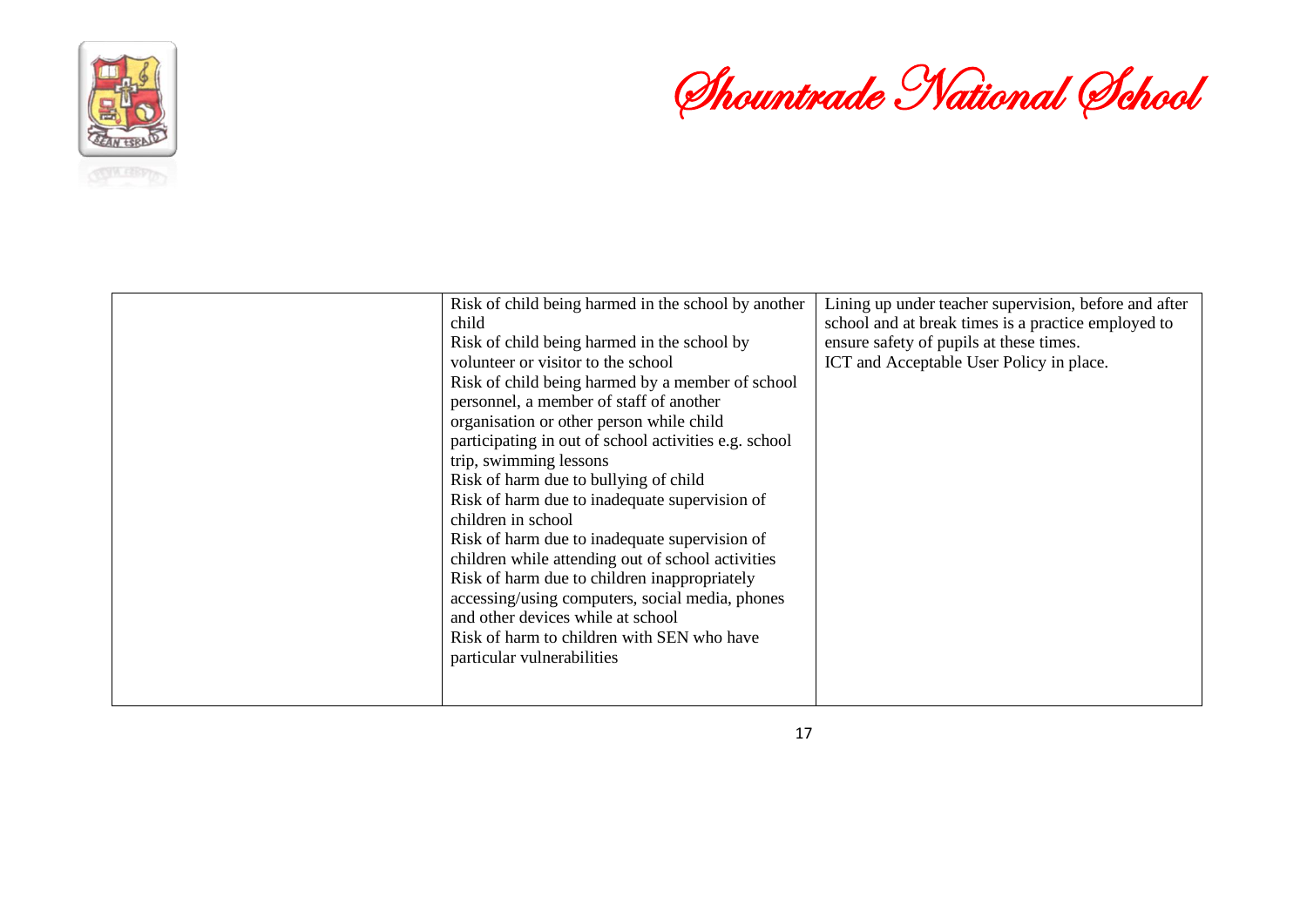



| Training of school personnel in child<br>protection matters                                                                                                                                                          | Risk of harm not being recognised by school<br>personnel<br>Risk of harm not being reported properly and<br>promptly by school personnel<br>Risk of child being harmed in the school by a<br>member of school personnel<br>Risk of child being harmed in the school by<br>volunteer or visitor to the school<br>Risk of harm caused by member of school<br>personnel communicating with pupils in appropriate<br>manner via social media, texting, digital device or<br>other manner | All school personnel are provided with a copy of the<br>school's Child Safeguarding Statement. All school<br>personnel are required to read, understand the Child<br>Safeguarding Statement and sign document to that<br>effect (September every year).<br>The Child Protection Procedures for Primary and<br>Post-Primary Schools 2017 are made available to all<br>school personnel<br>School Personnel are required to adhere to the Child<br>Protection Procedures for Primary and Post-Primary<br>Schools 2017 and all registered teaching staff are<br>required to adhere to the Children First Act 2015<br>Encouragement of school personnel and BOM to<br>avail of relevant training |
|----------------------------------------------------------------------------------------------------------------------------------------------------------------------------------------------------------------------|--------------------------------------------------------------------------------------------------------------------------------------------------------------------------------------------------------------------------------------------------------------------------------------------------------------------------------------------------------------------------------------------------------------------------------------------------------------------------------------|----------------------------------------------------------------------------------------------------------------------------------------------------------------------------------------------------------------------------------------------------------------------------------------------------------------------------------------------------------------------------------------------------------------------------------------------------------------------------------------------------------------------------------------------------------------------------------------------------------------------------------------------------------------------------------------------|
| Use of external personnel to supplement<br>curriculum/support sports and other<br>extra-curricular activities & Participation<br>by pupils in religious ceremonies /<br>religious instruction external to the school | Risk of harm caused by member of school<br>personnel accessing/circulating inappropriate<br>material via social media, texting, digital device or<br>other manner                                                                                                                                                                                                                                                                                                                    | The school adheres to the requirements of the Garda<br>vetting legislation and relevant DES circulars in<br>relation to recruitment and Garda vetting<br>The school has a code of behaviour for children.                                                                                                                                                                                                                                                                                                                                                                                                                                                                                    |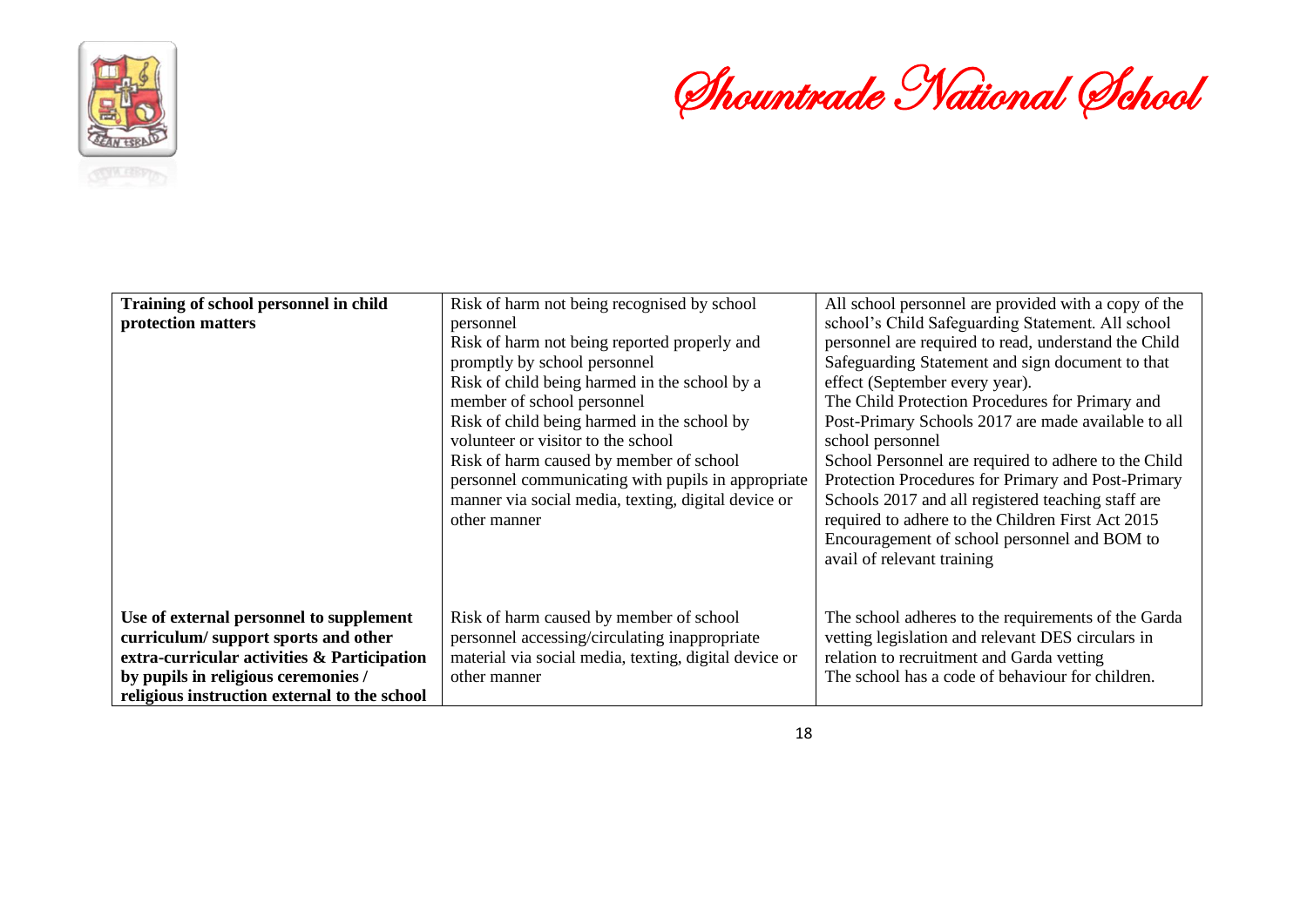

Shountrade National School

|                                               | Risk of child being harmed in the school by           | All visitors must sign in and wear a lanyard (available |
|-----------------------------------------------|-------------------------------------------------------|---------------------------------------------------------|
|                                               | volunteer or visitor to the school                    | in Secretary's Office)                                  |
|                                               | Risk of child being harmed by a member of school      | Teacher supervision of all visitors including coaches.  |
|                                               | personnel, a member of staff of another               | ICT and Acceptable User Policy in place.                |
|                                               | organisation or other person while child              |                                                         |
|                                               | participating in out of school activities e.g. school |                                                         |
|                                               | trip, swimming lessons /visits to                     |                                                         |
|                                               | church/matches/theatre                                |                                                         |
|                                               | Risk of harm caused by member of school               |                                                         |
|                                               | personnel communicating with pupils in appropriate    |                                                         |
|                                               | manner via social media, texting, digital device or   |                                                         |
|                                               | other manner                                          |                                                         |
|                                               | Risk of harm due to inadequate supervision of         |                                                         |
|                                               | children while attending out of school activities     |                                                         |
|                                               |                                                       |                                                         |
| Recruitment of school personnel including     | Risk of harm not being recognised by school           | All school personnel are provided with a copy of the    |
|                                               | personnel                                             | school's Child Safeguarding Statement.                  |
| <b>Teachers and substitute teachers</b>       | Risk of harm not being reported properly and          | All school personnel are required to read and           |
| Caretaker, Secretary, Cleaners,               | promptly by school personnel                          | understand the Child Safeguarding Statement and         |
| <b>Volunteer parents in school activities</b> | Risk of child being harmed in the school by a         | sign document to that effect in September every year.   |
|                                               | member of school personnel                            |                                                         |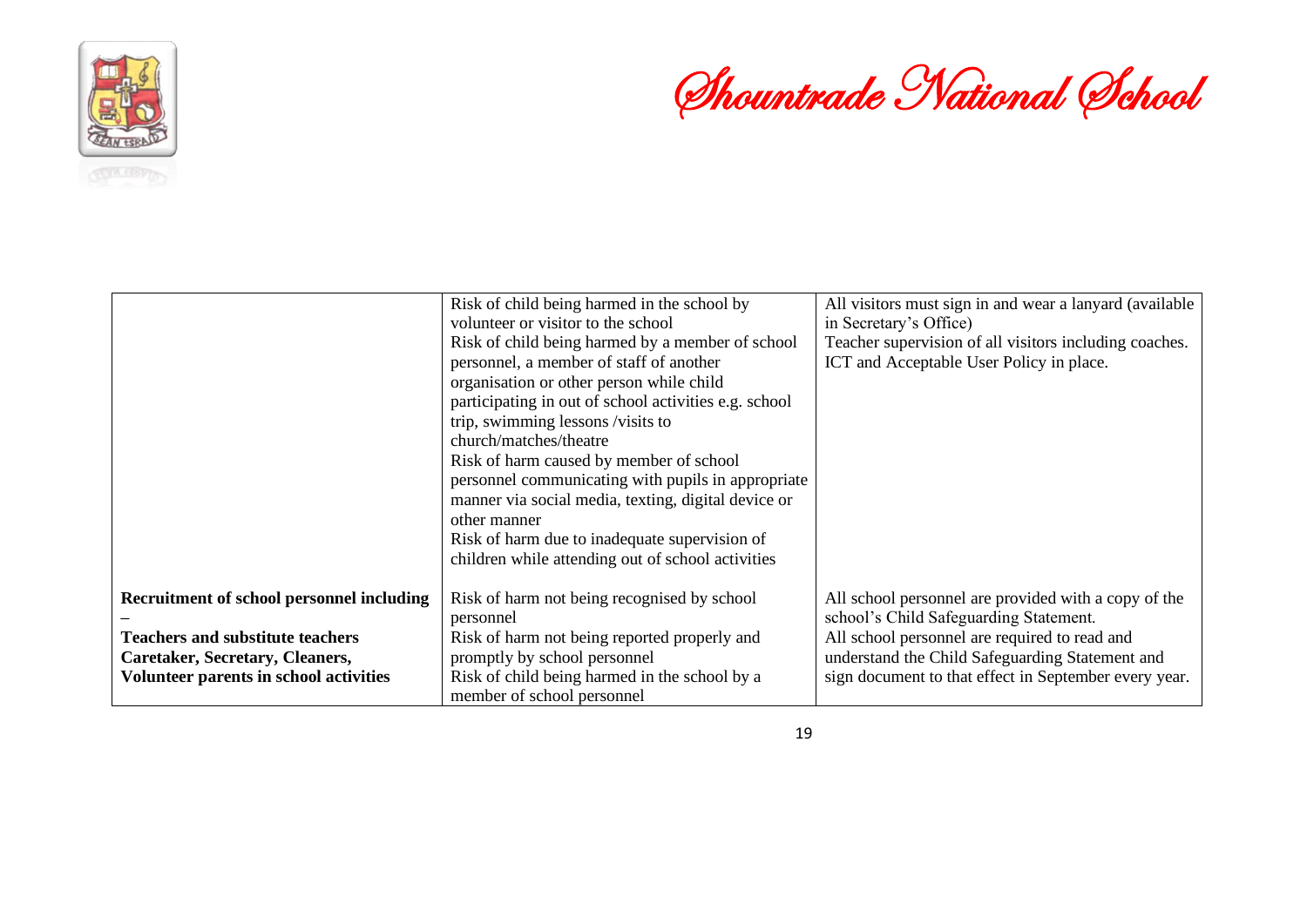



| <b>Visitors, Contractors present in school</b> | Risk of child being harmed by a member of school                                                                                                                                                                                                        | The Child Protection Procedures for Primary and                                                                                                                                                                                                                                                                                                                                                                                                                                                                                                                                       |
|------------------------------------------------|---------------------------------------------------------------------------------------------------------------------------------------------------------------------------------------------------------------------------------------------------------|---------------------------------------------------------------------------------------------------------------------------------------------------------------------------------------------------------------------------------------------------------------------------------------------------------------------------------------------------------------------------------------------------------------------------------------------------------------------------------------------------------------------------------------------------------------------------------------|
| during school hours                            | personnel, a member of staff of another                                                                                                                                                                                                                 | Post-Primary Schools 2017 are made available to all                                                                                                                                                                                                                                                                                                                                                                                                                                                                                                                                   |
| Visitor, Contractors present after school      | organisation or other person while child                                                                                                                                                                                                                | school personnel                                                                                                                                                                                                                                                                                                                                                                                                                                                                                                                                                                      |
| activities                                     | participating in out of school activities e.g. school<br>trip, swimming lessons<br>Risk of harm caused by member of school<br>personnel communicating with pupils in appropriate<br>manner via social media, texting, digital device or<br>other manner | School Personnel are required to adhere to the Child<br>Protection Procedures for Primary and Post-Primary<br>Schools 2017 and all registered teaching staff are<br>required to adhere to the Children First Act 2015<br>The school implements in full the Stay Safe<br>Programme<br>The school adheres to the requirements of the Garda<br>vetting legislation and relevant DES circulars in<br>relation to recruitment and Garda vetting<br>The school has a codes of conduct for school<br>personnel (teaching and non-teaching staff)<br>ICT and Acceptable User Policy in place. |
|                                                |                                                                                                                                                                                                                                                         |                                                                                                                                                                                                                                                                                                                                                                                                                                                                                                                                                                                       |
| Use of information and communication           | Risk of harm caused by member of school                                                                                                                                                                                                                 | The school has in place an ICT policy in respect of                                                                                                                                                                                                                                                                                                                                                                                                                                                                                                                                   |
| technology by pupils in school $\&$            | personnel accessing/circulating inappropriate                                                                                                                                                                                                           | usage of ICT by pupils                                                                                                                                                                                                                                                                                                                                                                                                                                                                                                                                                                |
| Application of sanctions under the school's    | material via social media, texting, digital device or                                                                                                                                                                                                   | The school has a codes of conduct for school                                                                                                                                                                                                                                                                                                                                                                                                                                                                                                                                          |
| Code of Behaviour including detention of       | other manner                                                                                                                                                                                                                                            | personnel (teaching and non-teaching staff)                                                                                                                                                                                                                                                                                                                                                                                                                                                                                                                                           |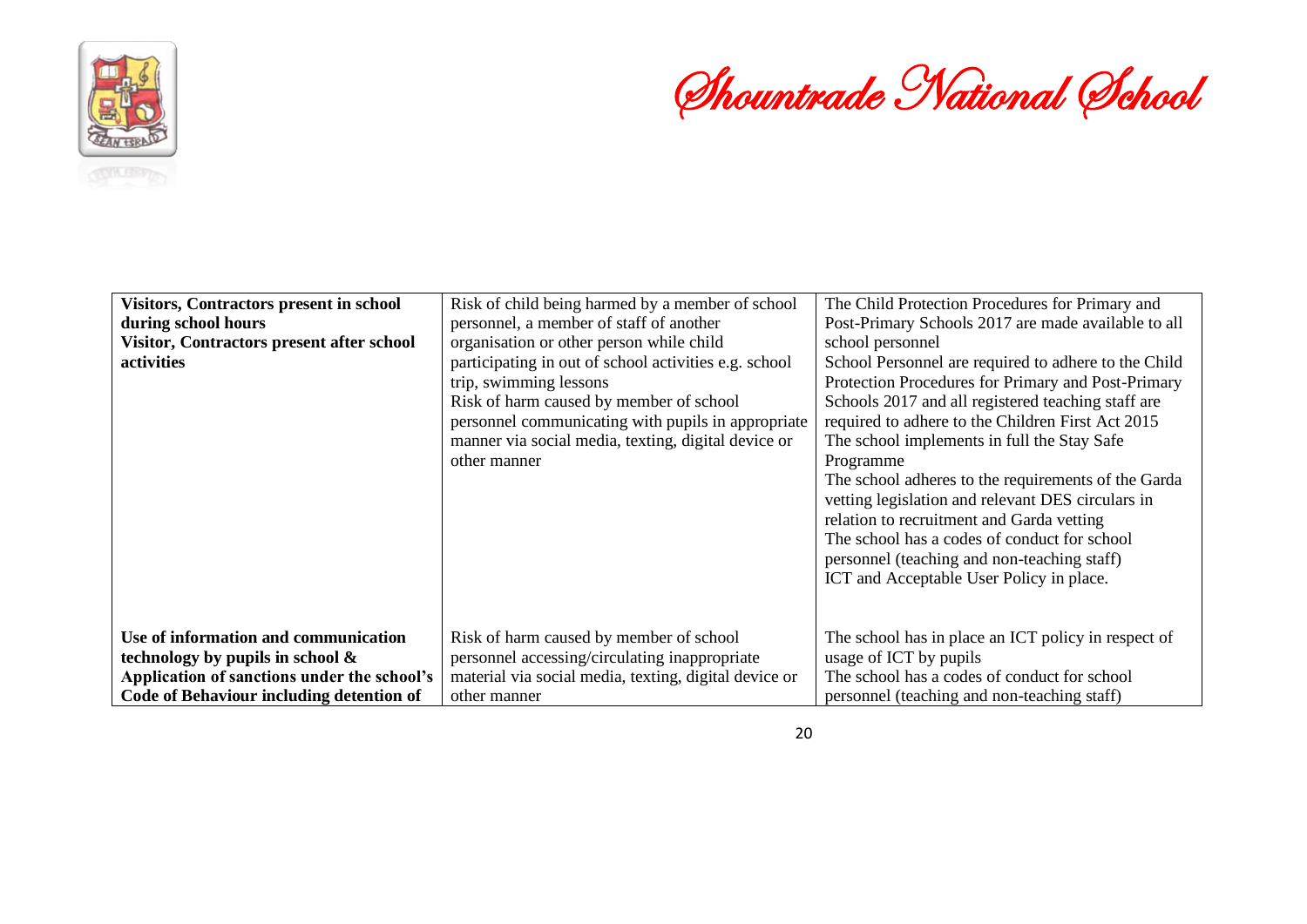

Shountrade National School

| pupils, confiscation of phones etc/ Use of | Risk of harm caused by member of school               | The school has in place a code of behaviour for      |
|--------------------------------------------|-------------------------------------------------------|------------------------------------------------------|
| video / photography / other media to       | personnel communicating with pupils in appropriate    | pupils                                               |
| record school events                       | manner via social media, texting, digital device or   | The school has in place a mobile phone policy in     |
|                                            | other manner                                          | respect of usage of mobile phones by pupils          |
|                                            | Risk of harm caused by member of school               |                                                      |
|                                            | personnel accessing/circulating inappropriate         |                                                      |
|                                            | material via social media, texting, digital device or |                                                      |
|                                            | other manner                                          |                                                      |
|                                            | Risk of harm due to inadequate supervision of         |                                                      |
|                                            | children in school                                    |                                                      |
|                                            | Risk of harm due to inappropriate                     |                                                      |
|                                            | relationship/communications between child and         |                                                      |
|                                            | another child or adult                                |                                                      |
|                                            | Risk of harm in one-to-one teaching, counselling,     |                                                      |
|                                            | coaching situation                                    |                                                      |
|                                            |                                                       |                                                      |
| Students participating in work experience  | Risk of child being harmed in the school by           | All school personnel are provided with a copy of the |
| in school/Student teachers undertaking     | volunteer or visitor to the school                    | school's Child Safeguarding Statement                |
| training placement in school               | Risk of child being harmed by a member of school      | The Child Protection Procedures for Primary and      |
|                                            | personnel, a member of staff of another               | Post-Primary Schools 2017 are made available to all  |
|                                            | organisation or other person while child              | school personnel                                     |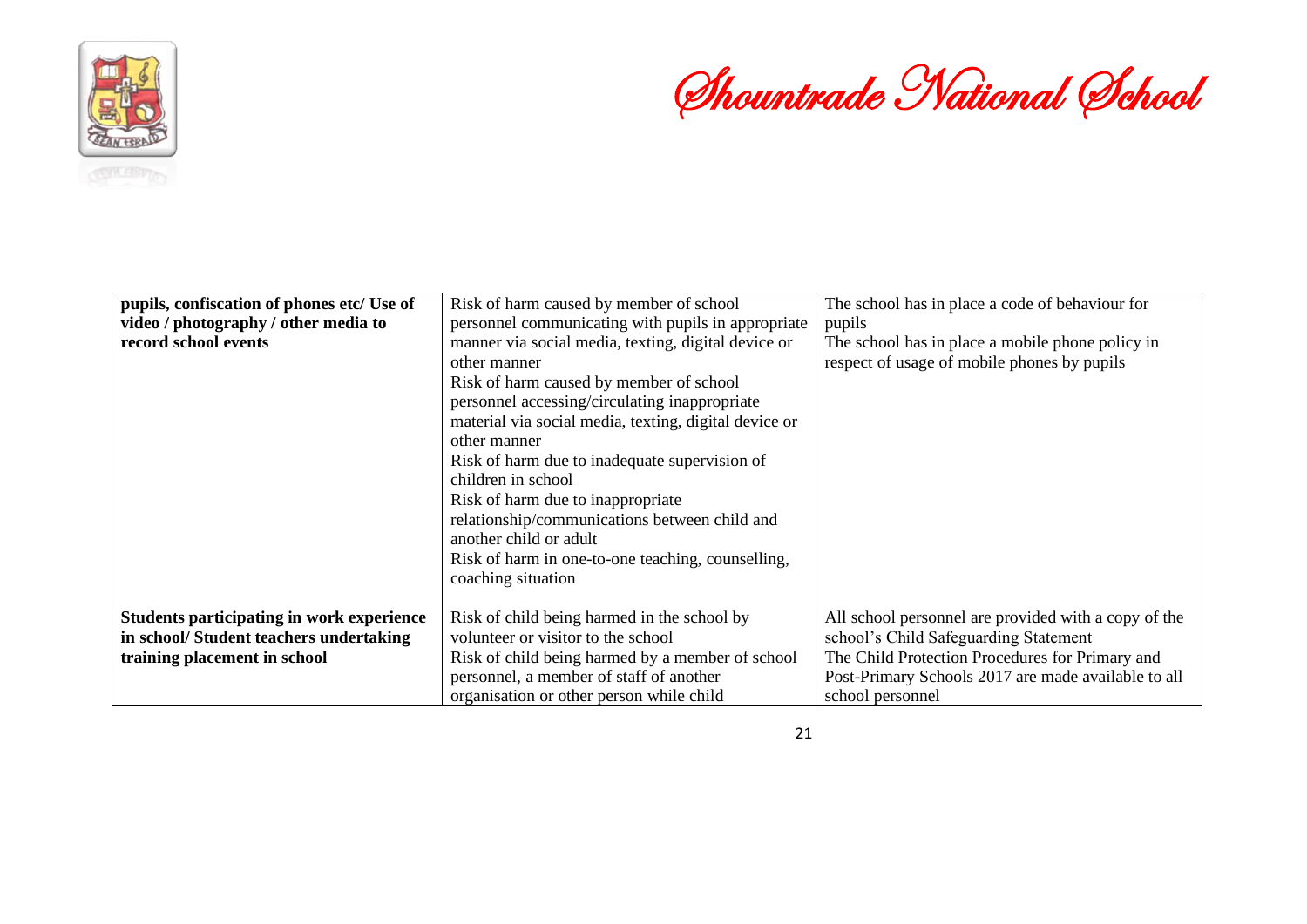

# Shountrade National School

| participating in out of school activities e.g. school<br>trip, swimming lessons<br>Risk of harm due to bullying of child<br>Risk of harm due to inadequate supervision of<br>children in school<br>Risk of harm due to inappropriate<br>relationship/communications between child and<br>another child or adult<br>Risk of harm due to children inappropriately<br>accessing/using computers, social media, phones<br>and other devices while at school<br>Risk of harm to children with SEN who have<br>particular vulnerabilities<br>Risk of harm due to inadequate code of behaviour<br>Risk of harm in one-to-one teaching, counselling,<br>coaching situation<br>Risk of harm caused by member of school<br>personnel communicating with pupils in appropriate<br>manner via social media, texting, digital device or<br>other manner | School Personnel are required to adhere to the Child<br>Protection Procedures for Primary and Post-Primary<br>Schools 2017 and all registered teaching staff are<br>required to adhere to the Children First Act 2015<br>Visiting students are presented with schools code of<br>behaviour<br>Visiting students must be supervised by Class<br>Teacher at all times<br>Only school phone/cameras may be used to take<br>images of pupils |
|--------------------------------------------------------------------------------------------------------------------------------------------------------------------------------------------------------------------------------------------------------------------------------------------------------------------------------------------------------------------------------------------------------------------------------------------------------------------------------------------------------------------------------------------------------------------------------------------------------------------------------------------------------------------------------------------------------------------------------------------------------------------------------------------------------------------------------------------|------------------------------------------------------------------------------------------------------------------------------------------------------------------------------------------------------------------------------------------------------------------------------------------------------------------------------------------------------------------------------------------------------------------------------------------|

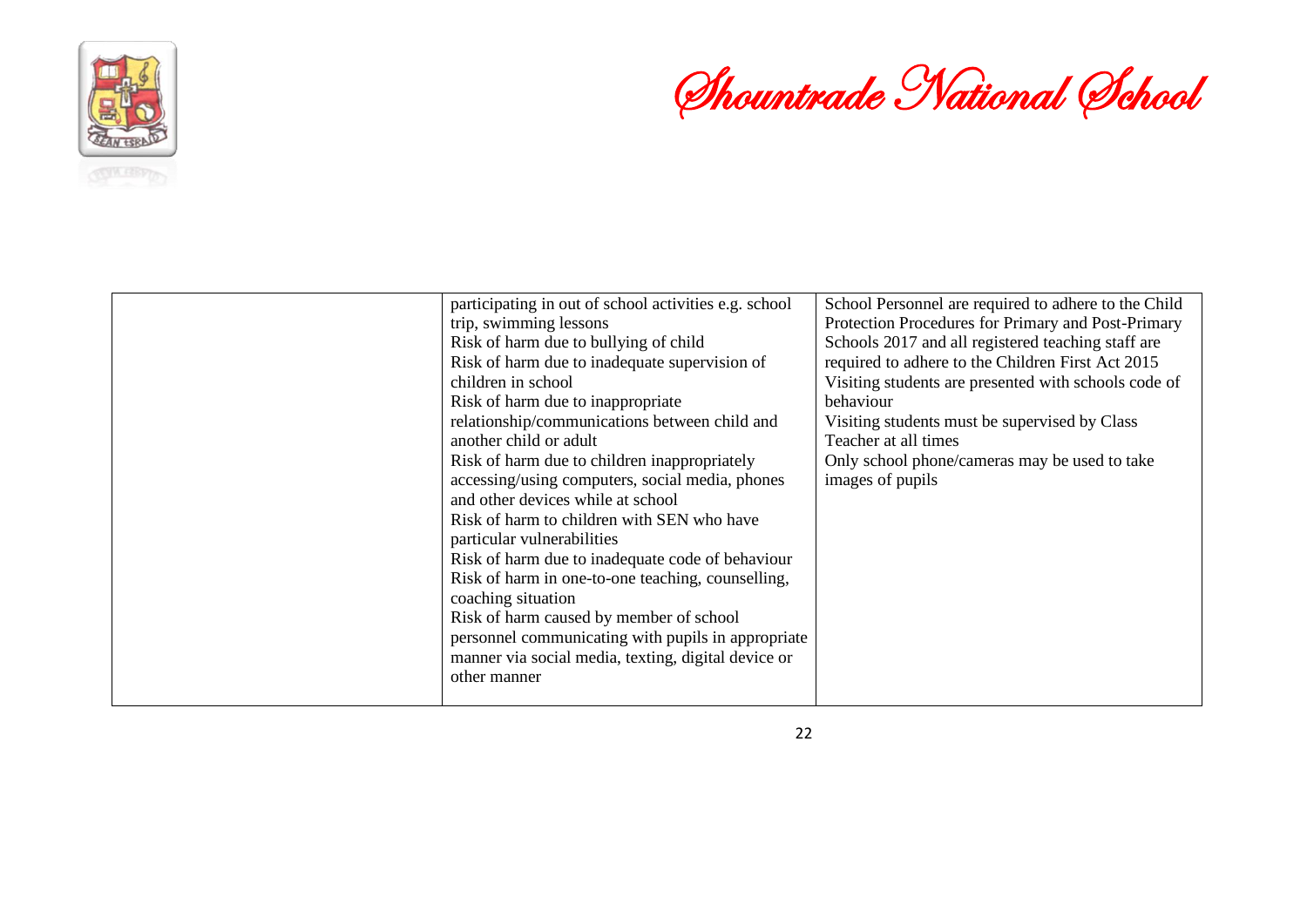

Shountrade National School

| After school use of school premises by | Risk of child being harmed in the school by          | The school implements in full the Stay Safe         |
|----------------------------------------|------------------------------------------------------|-----------------------------------------------------|
| other organisations during school day  | volunteer or visitor to the school                   | Programme                                           |
|                                        | Risk of child being harmed by a member of school     | The school implements in full the SPHE curriculum   |
|                                        | personnel, a member of staff of another              | The school has in place a policy and procedures for |
|                                        | organisation or other person while child             | the use of external sports coaches                  |
|                                        | participating in out of school activities – after    | A teacher or a member of the BOM is present for     |
|                                        | school training, drama, chess, French, Irish dancing | after school activities                             |
|                                        | Risk of harm due to inadequate supervision of        |                                                     |
|                                        | children in school                                   |                                                     |
|                                        |                                                      |                                                     |
| Covid-19                               | Risk of Covid-19                                     | Please see our Covid-19 Response Plan               |
|                                        |                                                      |                                                     |
|                                        |                                                      |                                                     |
|                                        |                                                      |                                                     |
|                                        |                                                      |                                                     |
|                                        |                                                      |                                                     |
|                                        |                                                      |                                                     |
|                                        |                                                      |                                                     |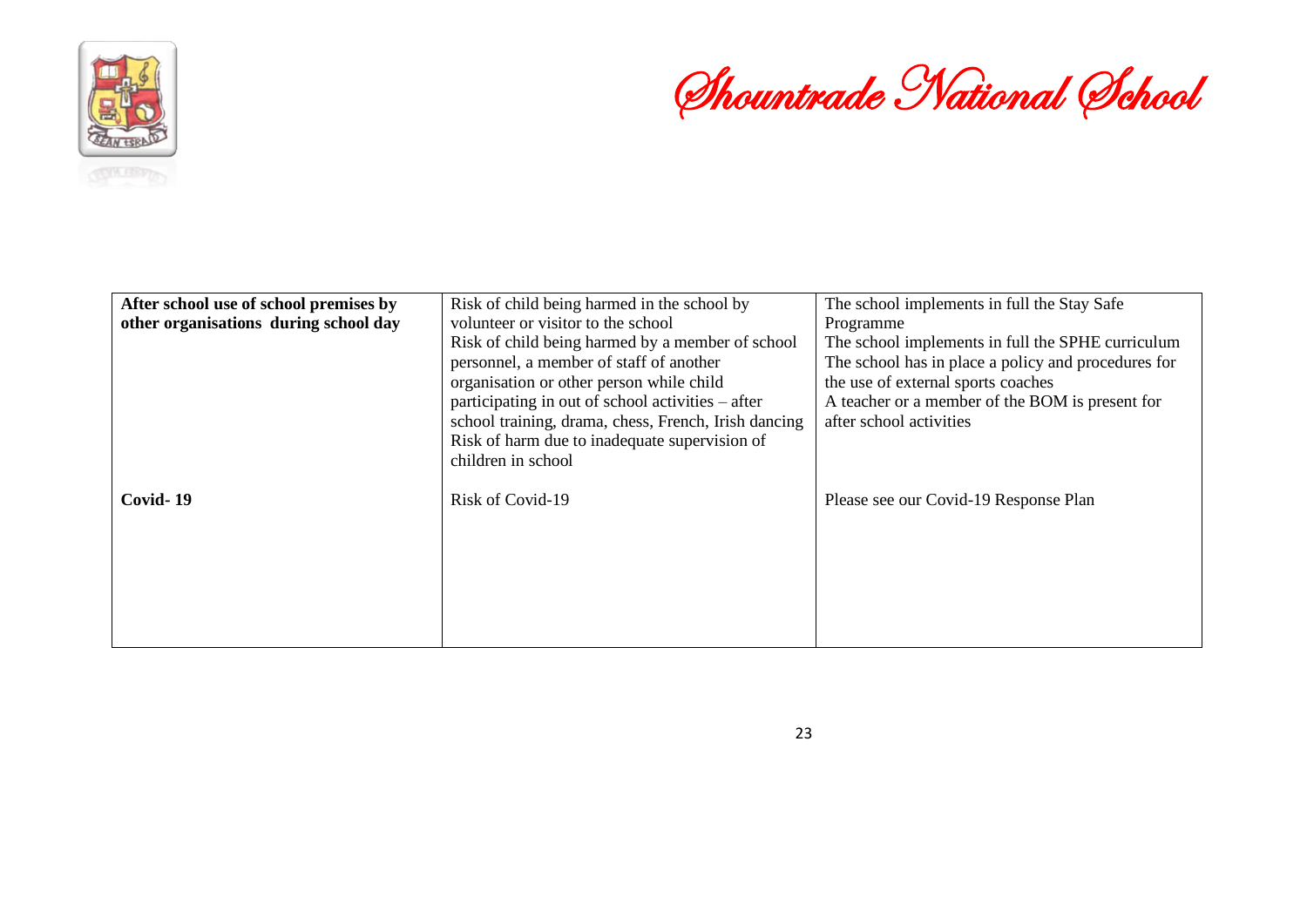



Important Note: It should be noted that risk in the context of this risk assessment is the risk of "harm" as defined in the Children First Act 2015 and not general health and safety risk. The definition of harm is set out in Chapter 4 of the *Child Protection Procedures for Primary and Post- Primary Schools 2017*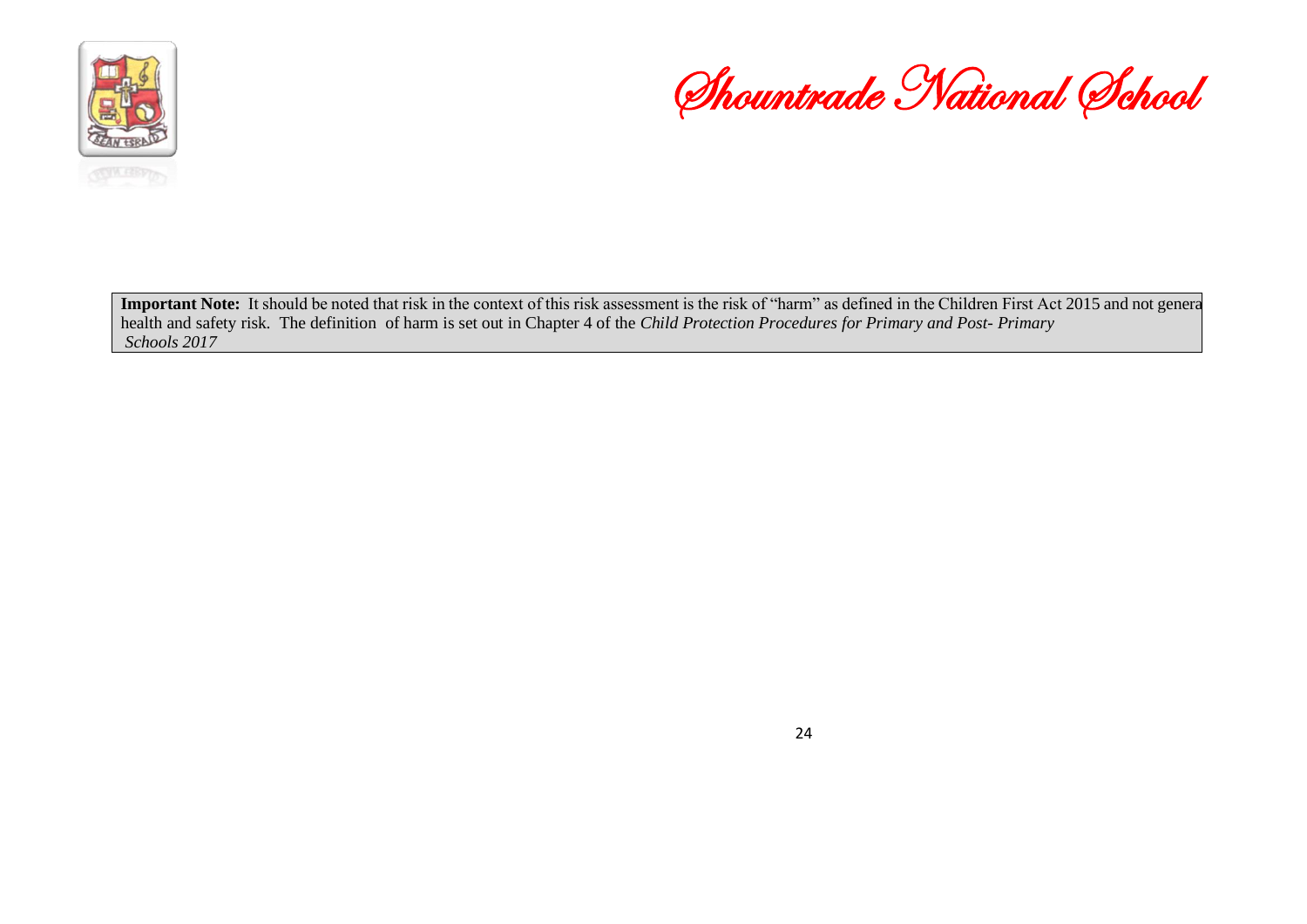

Shountrade National School

#### **Risk Assessment Board of Management Signatures**

In undertaking this risk assessment, the board of management has endeavoured to identify as far as possible the risks of harm that are relevant to this school and to ensure that adequate procedures are in place to manage all risks identified. While it is not possible to foresee and remove all risk of harm, the school has in place the procedures listed in this risk assessment to manage and reduce risk to the greatest possible extent.

This risk assessment has been completed by the Board of Management on \_\_\_\_\_\_\_\_\_\_\_\_\_\_\_\_\_ .It shall be reviewed as part of the school's annual review of its Child Safeguarding Statement.

| Signed                                         | Date |
|------------------------------------------------|------|
| Chairperson, Board of Management               |      |
|                                                |      |
|                                                |      |
| Signed                                         | Date |
| Principal/Secretary to the Board of Management |      |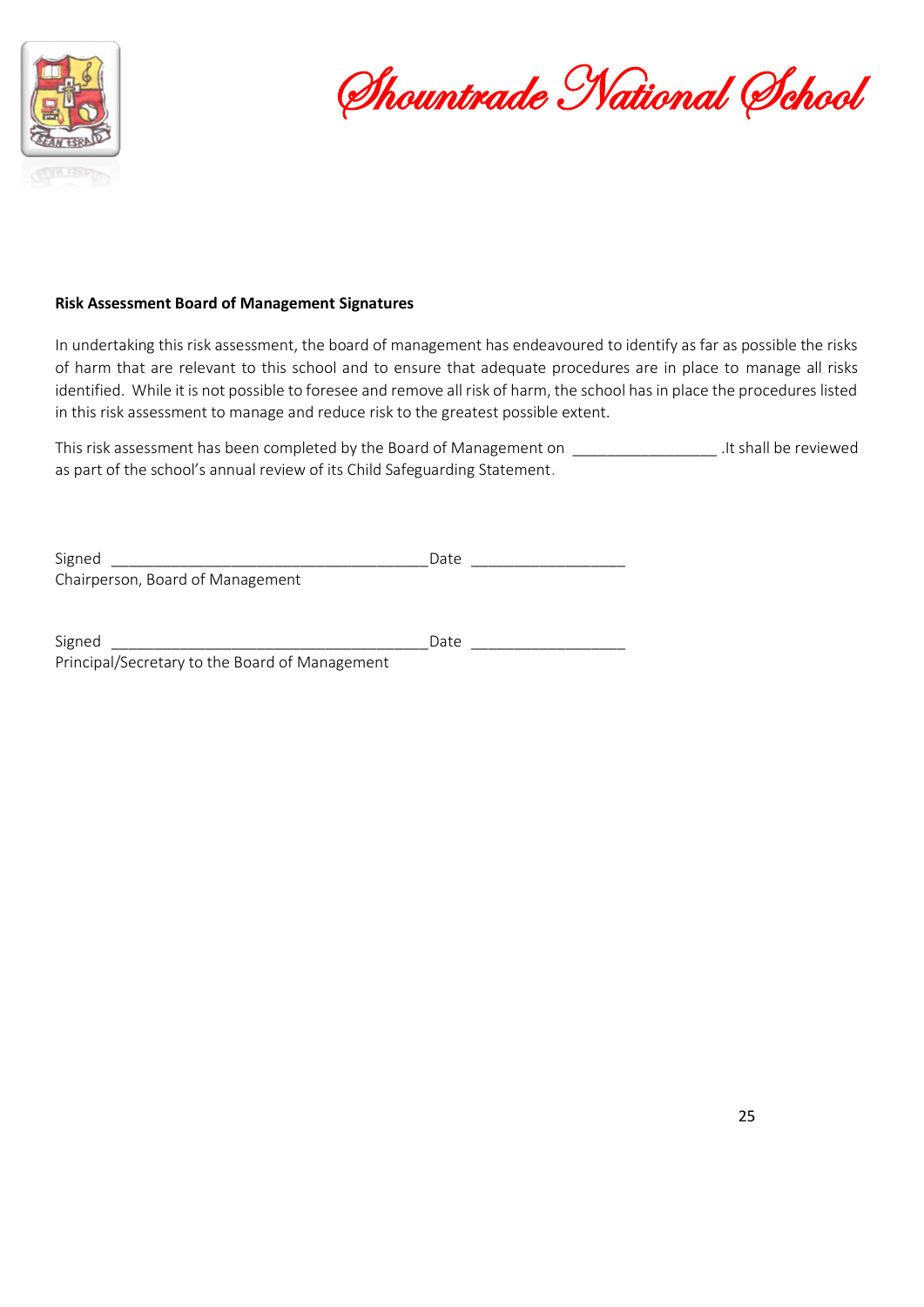

Shountrade National School

#### Checklist for Review of the Child Safeguarding Statement

The *[Child Protection Procedures for Primary and Post-Primary Schools 2017](https://www.gov.ie/pdf/?file=https://assets.gov.ie/45063/2d4b5b3d781e4ec1ab4f3e5d198717d9.pdf#page=1)* require that the Board of Management must undertake a review of its Child Safeguarding Statement and that the following checklist shall be used for this purpose. **The review must be completed every year or as soon as practicable after there has been a material change in any matter to which the Child Safeguarding Statement refers.** Undertaking an annual review will also ensure that a school also meets its statutory obligation under section 11(8) of the [Children First Act 2015,](http://www.irishstatutebook.ie/eli/2015/act/36/enacted/en/pdf) to review its Child Safeguarding Statement every two years.

The checklist is designed as an aid to conducting this review and is not intended as an exhaustive list of the issues to be considered. Individual Boards of Management shall include other items in the checklist that are of relevance to the school in question.

As part of the overall review process, Boards of Management should also assess relevant school policies, procedures, practices and activities vis a vis their adherence to the principles of best practice in child protection and welfare as set out in the school's Child Safeguarding Statement, the [Children First Act 2015,](http://www.irishstatutebook.ie/eli/2015/act/36/enacted/en/pdf) the [Addendum to Children First \(2019\)](https://assets.gov.ie/25819/c9744b64dfd6447985eeffa5c0d71bbb.pdf) and the *[Child Protection Procedures for Primary and Post-Primary Schools 2017.](https://www.gov.ie/pdf/?file=https://assets.gov.ie/45063/2d4b5b3d781e4ec1ab4f3e5d198717d9.pdf#page=1)*

|    |                                                                                           | Yes/No |
|----|-------------------------------------------------------------------------------------------|--------|
|    | 1. Has the Board formally adopted a Child Safeguarding Statement in accordance with the   |        |
|    | 'Child Protection Procedures for Primary and Post Primary Schools 2017'?                  |        |
| 2. | Is the Board satisfied that the Child Safeguarding Statement is displayed in a prominent  |        |
|    | place near the main entrance to the school?                                               |        |
| 3. | As part of the school's Child Safeguarding Statement, has the Board formally adopted,     |        |
|    | without modification, the 'Child Protection Procedures for Primary and Post Primary       |        |
|    | Schools 2017'?                                                                            |        |
|    | 4. Does the school's Child Safeguarding Statement include a written assessment of risk as |        |
|    | required under the Children First Act 2015? (This includes considering the specific issue |        |
|    | of online safety as required by the Addendum to Children First)                           |        |
|    | 5. Has the Board reviewed and updated where necessary the written assessment of risk as   |        |
|    | part of this overall review?                                                              |        |
|    | 6. Has the Risk Assessment taken account of the risk of harm relevant to online teaching  |        |
|    | and learning remotely?                                                                    |        |
| 7. | Has the DLP attended available child protection training?                                 |        |
| 8. | Has the Deputy DLP attended available child protection training?                          |        |
| 9. | Have any members of the Board attended child protection training?                         |        |
|    | 10. Are there both a DLP and a Deputy DLP currently appointed?                            |        |
|    | 11. Are the relevant contact details (Tusla and An Garda Síochána) to hand?               |        |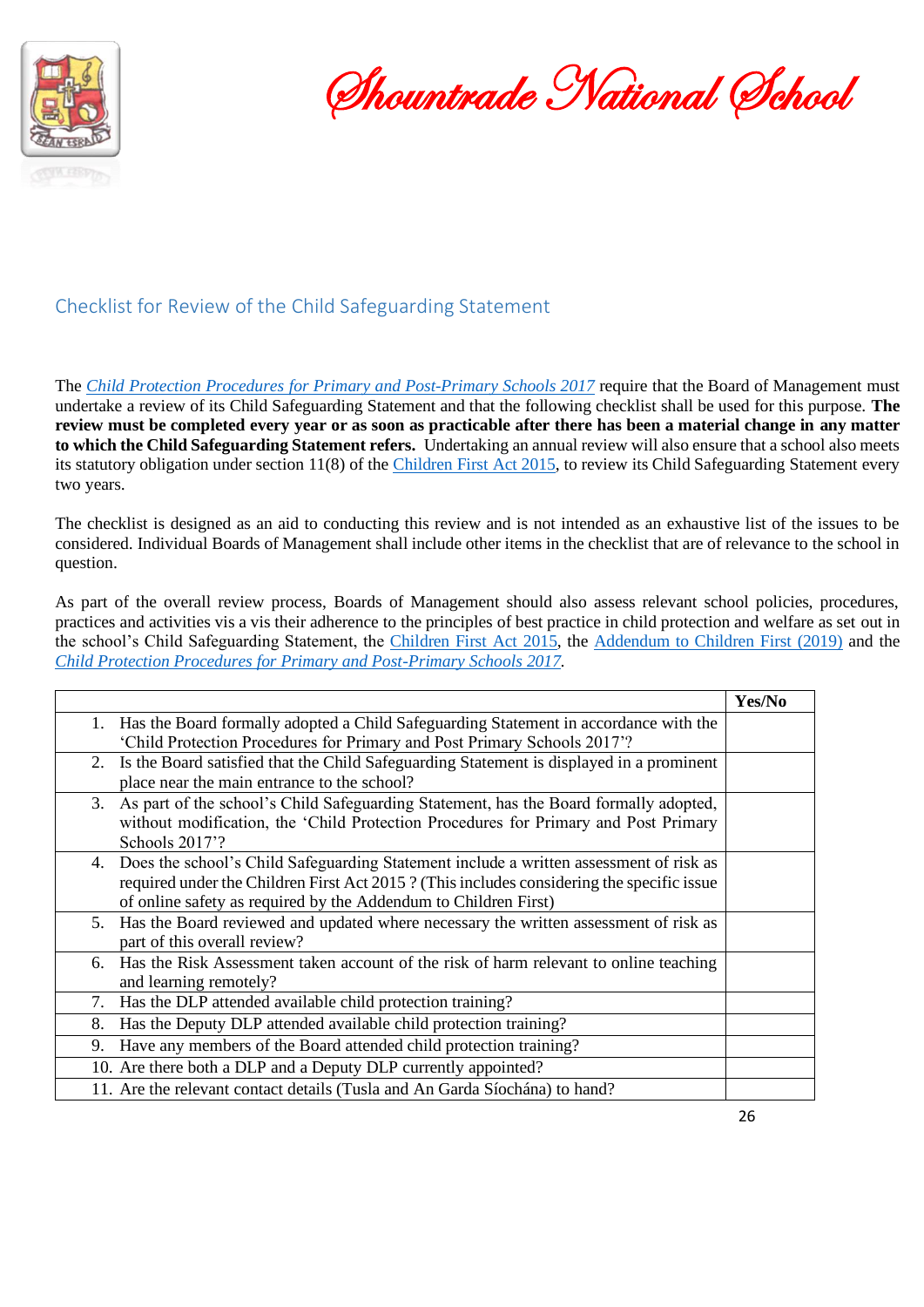

Shountrade National School

| 12. Has the Board arrangements in place to communicate the school's Child Safeguarding            |  |
|---------------------------------------------------------------------------------------------------|--|
| Statement to new school personnel?                                                                |  |
| 13. Is the Board satisfied that all school personnel have been made aware of their                |  |
| responsibilities under the 'Child Protection Procedures for Primary and Post Primary              |  |
| Schools 2017' and the Children First Act 2015?                                                    |  |
| 14. Has the Board received a Principals Child Protection Oversight Report (CPOR) at each          |  |
| Board meeting held since the last review was undertaken?                                          |  |
| 15. Since the Board's last review, did each CPOR contain all of the information required          |  |
| under each of the 4 headings set out in sections 9.5 to 9.8 inclusive of the procedures?          |  |
| 16. Since the Board's last review, has the Board been provided with and reviewed all              |  |
| documents relevant to the CPOR?                                                                   |  |
| 17. Since the Board's last review, have the minutes of each Board meeting appropriately           |  |
| recorded the records provided to the Board as part of CPOR report?                                |  |
| 18. Have the minutes of each Board meeting appropriately recorded the CPOR report?                |  |
| 19. Is the Board satisfied that the child protection procedures in relation to the making of      |  |
| reports to Tusla/An Garda Síochána were appropriately followed in each case reviewed?             |  |
| 20. Is the Board satisfied that, since the last review, all appropriate actions are being or have |  |
| been taken in respect of any member of school personnel against whom an allegation of             |  |
| abuse or neglect has been made?*                                                                  |  |
| 21. Where applicable, were unique identifiers used to record child protection matters in the      |  |
| Board minutes?                                                                                    |  |
| 22. Is the Board satisfied that all records relating to child protection are appropriately filed  |  |
| and stored securely?                                                                              |  |
| 23. Has the Board been notified by any parent in relation to that parent not receiving the        |  |
| standard notification required under section 5.6 of the 'Child Protection Procedures for          |  |
| Primary and Post Primary Schools 2017'?                                                           |  |
| 24. In relation to any cases identified at question 21 above, has the Board ensured that any      |  |
| notifications required under section 5.6 of the 'Child Protection Procedures for Primary          |  |
| and Post Primary Schools 2017' were subsequently issued by the DLP?                               |  |
| 25. Has the Board ensured that the Parents' Association (if any), has been provided with the      |  |
| school's Child Safeguarding Statement?                                                            |  |
| 26. Has the Board ensured that the patron has been provided with the school's Child               |  |
| Safeguarding Statement?                                                                           |  |
| 27. Has the Board ensured that the school's Child Safeguarding Statement is available to          |  |
| parents on request?                                                                               |  |
| 28. Has the Board ensured that the Stay Safe programme is implemented in full in the              |  |
| school? (applies to primary schools)                                                              |  |
| 29. Has the Board ensured that the Wellbeing Programme for Junior Cycle students is               |  |
| implemented in full in the school? (applies to post-primary schools)                              |  |
| 30. Has the Board ensured that the SPHE curriculum is implemented in full in the school?          |  |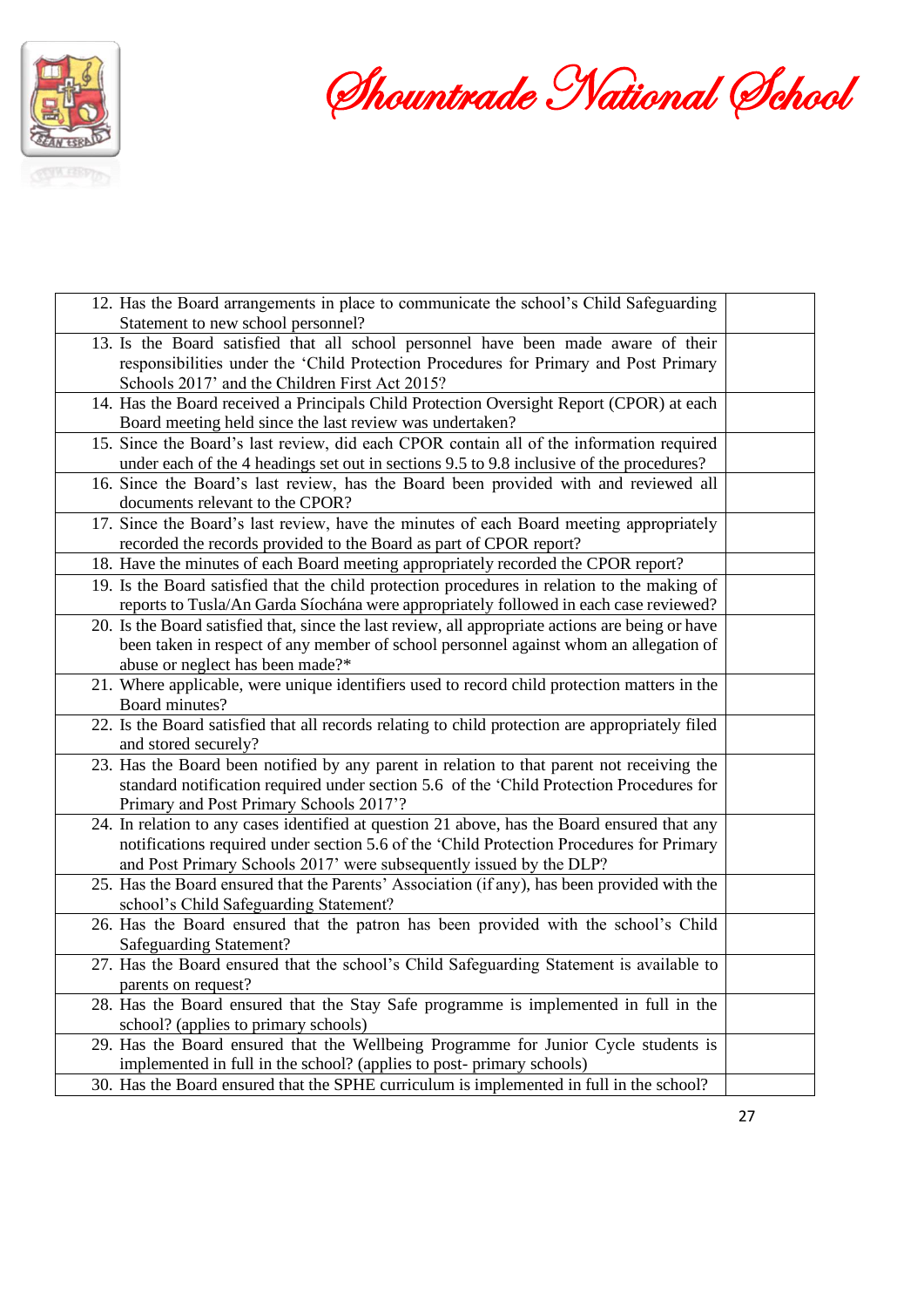

Shountrade National School

| 31. Is the Board satisfied that the statutory requirements for Garda Vetting have been met in  |  |
|------------------------------------------------------------------------------------------------|--|
| respect of all school personnel (employees and volunteers)? *                                  |  |
| 32. Is the Board satisfied that the Department's requirements in relation to the provision of  |  |
| a child protection related statutory declaration and associated form of undertaking have       |  |
| been met in respect of persons appointed to teaching and non-teaching positions?*              |  |
| 33. Is the Board satisfied that, from a child protection perspective, thorough recruitment and |  |
| selection procedures are applied by the school in relation to all school personnel             |  |
| (employees and volunteers)?*                                                                   |  |
| 34. Has the Board considered and addressed any complaints or suggestions for                   |  |
| improvements regarding the school's Child Safeguarding Statement?                              |  |
| 35. Has the Board sought the feedback of parents in relation to the school's compliance with   |  |
| the requirements of the child safeguarding requirements of the 'Child Protection               |  |
| Procedures for Primary and Post Primary Schools 2017'?                                         |  |
| 36. Has the Board sought the feedback of pupils in relation to the school's child safeguarding |  |
| arrangements?                                                                                  |  |
| 37. Is the Board satisfied that the 'Child Protection Procedures for Primary and Post Primary  |  |
| Schools 2017' are being fully and adequately implemented by the school?                        |  |
| 38. Has the Board identified any aspects of the school's Child Safeguarding Statement          |  |
| and/or its implementation that require further improvement?                                    |  |
| 39. Has the Board put in place an action plan containing appropriate timelines to address      |  |
| those aspects of the school's Child Safeguarding Statement and/or its implementation           |  |
| that have been identified as requiring further improvement?                                    |  |
| 40. Has the Board ensured that any areas for improvement that were identified in any           |  |
| previous review of the school's Child Safeguarding Statement have been adequately              |  |
| addressed?                                                                                     |  |
|                                                                                                |  |

\*In schools where the ETB is the employer the responsibility for meeting the employer's requirements rests with the ETB concerned. In such cases, this question should be completed following consultation with the ETB.